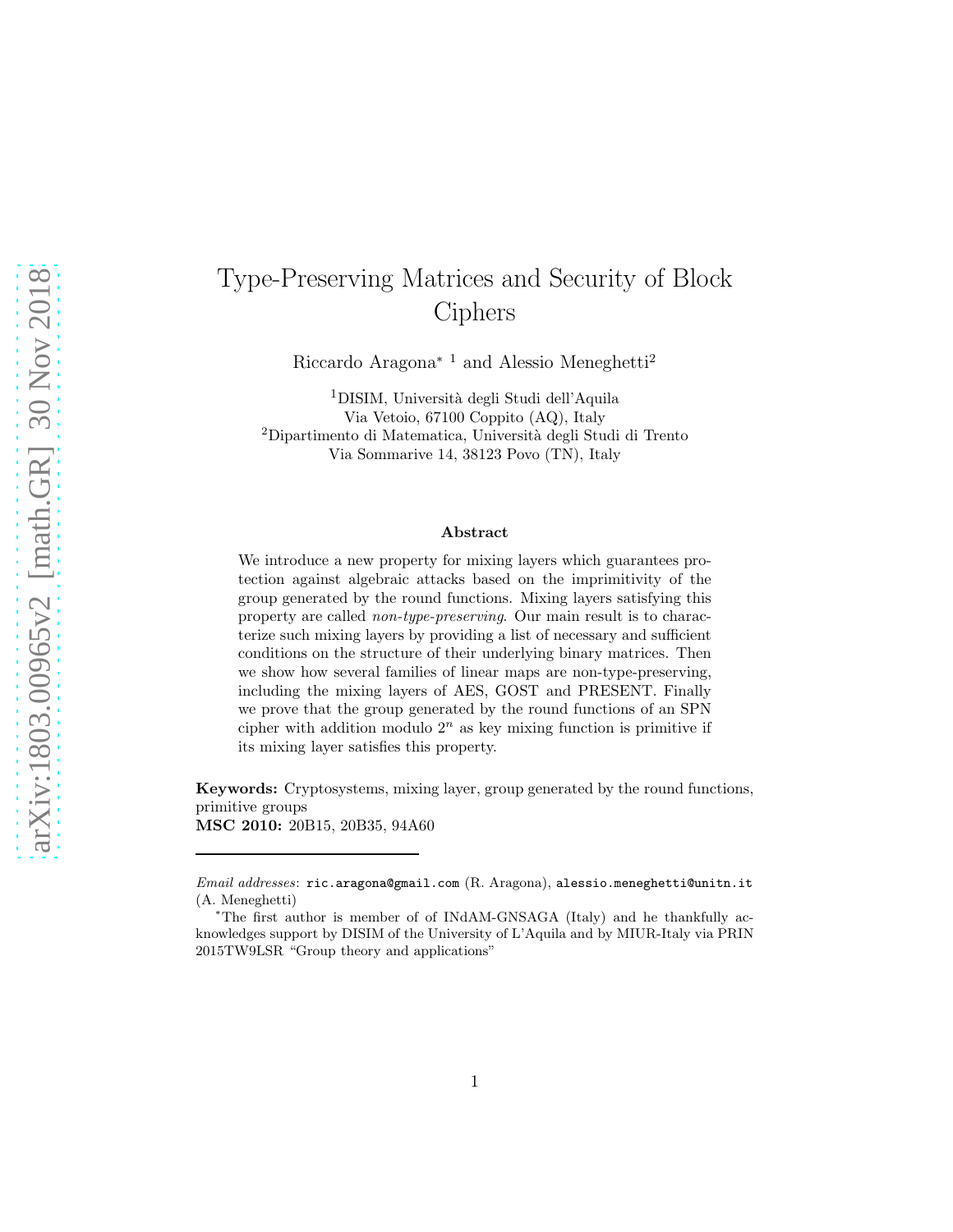# 1 Introduction

Most modern block ciphers are iterated block ciphers, i.e. are obtained as composition of round functions, and belong to two families of cryptosystems, i.e. Substitution Permutation Networks (SPN) and Feistel Networks (FN). Within each round three permutations of the plaintext space operate, i.e. a non-linear layer and a linear layer which respectively perform confusion and diffusion (see [\[26\]](#page-20-0)) and a key mixing function which combines the message with the corresponding round key. Most SPN's use the XOR as key mixing, but in many Feistel Networks (e.g. MARS [\[8\]](#page-19-0), GOST [\[17\]](#page-19-1), RC6 [\[24\]](#page-20-1), SEA [\[27\]](#page-20-2)) and in other block ciphers not belonging to these two families (e.g. IDEA [\[21\]](#page-20-3)) the key mixing function is the addition modulo  $2^n$ , for some integer *n*.

Using addition modulo  $2^n$  as key mixing function may increase the nonlinearity of a round function. Intuitively, one could take that adding an extra nonlinear layer increases the complexity of attacks. Actually in [\[22\]](#page-20-4) the authors prove from a theoretical point of view that adopting a key mixing defined by an addition modulo  $2^n$  can help to prevent linear cryptanalysis. Then they consider two toy SPN's, GPig1 and GPig2, with the same structure but with key mixing respectively defined by XOR and addition modulo  $2^n$  and check from an experimental point of view that the first one is weaker than the latter against linear cryptanalysis. On the other hand in [\[20\]](#page-19-2) the authors investigate how the use of addition modulo  $2<sup>n</sup>$  in round functions influences algebraic attacks. Also in [\[16\]](#page-19-3) statistical and algebraic properties of addition modulo a power of two are studied from a cryptographic point of view.

In this paper, we aim to investigate which properties of the mixing layer are useful to avoid particular classes of algebraic vulnerabilities on an SPN which uses addition modulo  $2^n$  as key mixing function. Some algebraic properties of the round functions can indeed hide some weaknesses of the corresponding cipher. Firstly, in 1975 Coppersmith and Grossman [\[14\]](#page-19-4) defined a family of functions which can be used as round functions of a block cipher and studied the permutation group generated by those. Then it has been found out that some group-theoretical properties can reveal weaknesses of the cipher itself. For example, if such group is too small, then the cipher is vulnerable to birthday-paradox attacks (see [\[19\]](#page-19-5)). Recently, in [\[10\]](#page-19-6) the authors proved that if such group is of affine type, then it is possible to embed a dangerous trapdoor on the cipher. More relevant, in [\[23\]](#page-20-5) Paterson built a DES-like cipher whose encryption functions generate an imprimitive group and showed how the knowledge of this trapdoor can be turned into an efficient attack to the cipher. For this reason, a branch of research in symmetric cryptography is focused on showing that the group generated by the encryption functions of a given cipher is primitive (see [\[3,](#page-18-0) [4,](#page-18-1) [5,](#page-18-2) [9,](#page-19-7) [12,](#page-19-8) [13,](#page-19-9) [25,](#page-20-6) [28,](#page-20-7) [29,](#page-20-8) [30\]](#page-20-9)).

Our aim is to guarantee protection against algebraic attacks based on the imprimitivity of the group generated by the round functions of block ciphers which use addition modulo  $2^n$  as key mixing function. We do so by identifying a necessary and sufficient property of the structure of the binary matrix associated to the mixing layer, under the only hypothesis of S-Box invertibility. In particular, we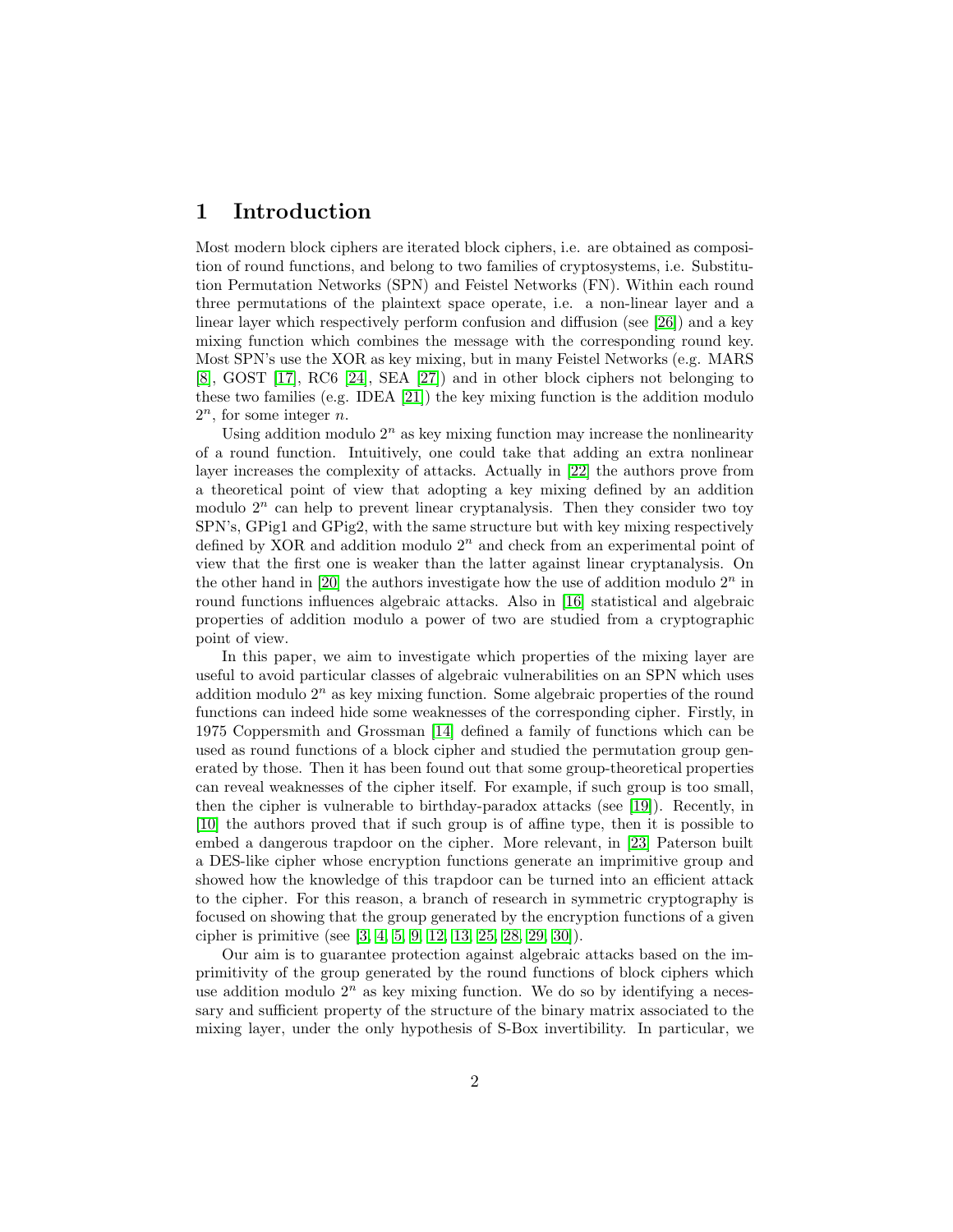give the definition of *type-preserving matrix* and we prove that the group generated by the round functions of an SPN cipher with addition modulo  $2^n$  as key mixing function is primitive if its mixing layer is not type-preserving.

The paper is organized as follows. In Section [2,](#page-2-0) we give our notation, as well as some basic definitions and results concerning block ciphers and primitive permutations groups. In Section [3](#page-7-0) we present a new property for mixing layer, called *non-type-preserving*. Then, after having proved our result regarding the necessary and sufficient conditions for a mixing layer to be non-type-preserving, we show that some known mixing layers, such as those employed in GOST [\[17\]](#page-19-1), PRESENT [\[7\]](#page-19-10), AES [\[15\]](#page-19-11) and GPig2 [\[22\]](#page-20-4), are non-type-preserving. Even though the key mixing of AES and PRESENT is the classical XOR addition instead of the addition modulo 2 n , their mixing layers are real-life examples of non-type-preserving matrices. In Section [4,](#page-15-0) we prove that an SPN which uses addition modulo  $2^n$  as key mixing function and a non-type-preserving matrix as mixing layer is primitive. Finally, we use a non-type-preserving mixing layer to extend a GOST-like cipher, defined in [\[5\]](#page-18-2), and we prove its primitivity if the S-Boxes are invertible.

## <span id="page-2-0"></span>2 Notation and preliminary results

#### 2.1 Permutation groups

We recall some basic notions from permutation group theory. Let  $G$  be a finite group acting on the set V. For each  $q \in G$  and  $v \in V$  we denote the action of q on v as vq. We denote by  $vG = \{vg \mid v \in G\}$  the orbit of  $v \in V$  and by  $G_v = \{g \in G \mid vg = v\}$  its stabilizer. The group G is said to be *transitive* on V if for each  $v, w \in V$  there exists  $g \in G$  such that  $vg = w$ . A partition  $\mathcal B$  of  $V$  is *trivial* if  $\mathcal B = \{V\}$  or  $\mathcal B = \{\{v\} \mid v \in V\},\$ and *G-invariant* if for any  $B \in \mathcal{B}$  and  $g \in G$  it holds  $Bg \in \mathcal{B}$ . Any non-trivial and G-invariant partition B of V is called a *block system*. In particular any  $B \in \mathcal{B}$  is called an *imprimitivity block*. The group G is *primitive* in its action on V if G is transitive and there exists no block system. Otherwise, the group G is *imprimitive* in its action on  $V$ . We remind the following well-known results whose proofs may be found e.g. in [\[11\]](#page-19-12).

Lemma 2.1. *A block of imprimitivity is the orbit* vH *of a proper subgroup* H < G *that properly contains the stabilizer*  $G_v$ *, for some*  $v \in V$ *.* 

Lemma 2.2. *If* T *is a transitive subgroup of* G*, then a block system for* G *is also a block system for* T *.*

#### 2.2 Substitution Permutation Networks

Let  $n \in \mathbb{N}$  and let  $V = \mathbb{F}_2^n$  be the plaintext space. Let  $Sym(V)$  be the symmetric group acting on V, i.e. the group of all permutations on V, and by  $AGL(V)$  the group of all affine permutations of  $V$ , which is a primitive maximal subgroup of  $Sym(V)$ , i.e.,  $AGL(V)$  is a primitive proper subgroup such that there is no other primitive proper subgroup containing it.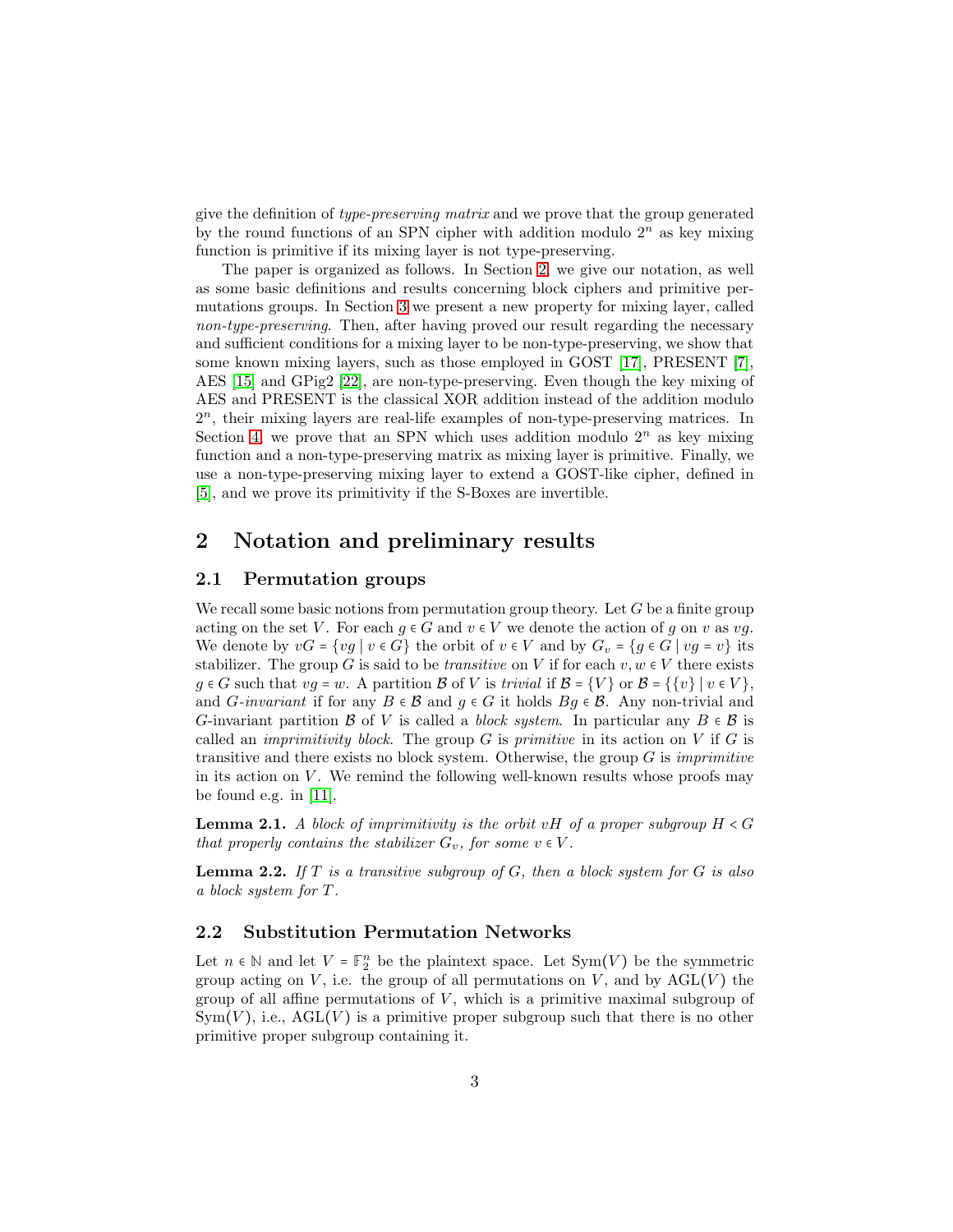A *block cipher* C is a family of key-dependent permutations of V

$$
\{\varepsilon_K \mid \varepsilon_K: V \to V, K \in \mathcal{K}\} \subseteq \mathrm{Sym}(V),
$$

where K is the key space, and  $|V| \leq |\mathcal{K}|$ . The permutation  $\varepsilon_K$  is called the *encryption function induced by the master key* K. Let  $\varphi : \{1, ..., r\} \times K \longrightarrow V$  be a public procedure known as *key-schedule*, such that  $\varphi(h, K)$  is the h-th round key, given the master key K. The block cipher  $\mathcal C$  is called an iterated block cipher if there exists  $r \in \mathbb{N}$  such that for each  $K \in \mathcal{K}$  the encryption function  $\varepsilon_K$  is the composition of r round functions, i.e.  $\varepsilon_K = \varepsilon_{\varphi(1,K)} \varepsilon_{\varphi(2,K)} \dots \varepsilon_{\varphi(r,K)}$ . Each round function  $\varepsilon_{\varphi(h,K)}$  is a permutation of V depending on the h-th *round key*.

Most modern iterated block ciphers belong to two families of cryptosystems: *Substitution Permutation Networks*, briefly *SPN* (see e.g. SERPENT [\[1\]](#page-18-3), PRESENT [\[7\]](#page-19-10), AES [\[15\]](#page-19-11)) and *Feistel Networks*, briefly *FN* (see e.g. Camelia [\[2\]](#page-18-4), GOST [\[17\]](#page-19-1)). In this paper we mainly deal with ciphers of SPN type and we define a class of round functions for iterated block ciphers which is large enough to include the round functions of classical SPN's.

Let  $V = V_1 \times V_2 \times \ldots \times V_\delta$  where, for  $1 \leq j \leq \delta$ ,  $\dim(V_j) = m$ , with m dividing n, and  $\times$  represents the Cartesian product of vector spaces. The spaces  $V_j$ 's are called *bricks*.

**Definition 2.3.** *For each*  $k \in V$ , *a* round function *induced by* k *is a map*  $\varepsilon_k \in$ Sym(V) where  $\varepsilon_k = \gamma \lambda \sigma_k$  and

• γ ∶ V → V *is a non-linear permutation, called* parallel S-Box*, which acts in parallel way on each*  $V_i$ *, i.e.* 

 $(x_1, x_2, \ldots, x_n)\gamma = ((x_1, \ldots, x_m)\gamma_1, \ldots, (x_{m(\delta-1)+1}, \ldots, x_n)\gamma_\delta);$ 

*the maps*  $\gamma_i : V_i \to V_i$  *are traditionally called* S-Boxes,

- $\lambda \in \text{Sym}(V)$  *is a linear map, called* mixing layer,
- $\sigma_k : V \to V$  *is the key mixing function, that is a permutation of* V *combining the message with the corresponding round key* k*.*

Since studying the role of the key-schedule is out of the scopes of this paper, we can simply suppose that round keys are randomly-generated vectors in V .

Usually, the key mixing function of well-established SPN's, such as AES, PRESENT, SERPENT, is  $\sigma_k : x \mapsto x + k$ , where + is the usual bitwise *XOR*. Note that SPN's featuring a XOR-based key addition have been also called *Translation-Based ciphers* in [\[13\]](#page-19-9). In many other ciphers (e.g. MARS [\[8\]](#page-19-0), GOST [\[17\]](#page-19-1), IDEA [\[21\]](#page-20-3), RC6 [\[24\]](#page-20-1), SEA [\[27\]](#page-20-2)) the key mixing is the addition modulo  $2<sup>m</sup>$ , for some integer m. This kind of key mixing function may be used to increase the nonlinearity of a round function (see for example [\[22\]](#page-20-4)). In particular, in this work we are interested in SPN's which combine the message with the key by the addition modulo  $2^{\dim(V)}$ (see [\[20,](#page-19-2) [22\]](#page-20-4)).

Definition 2.4. *We denote by* SPNmod *an SPN operating on the plaintext space* V in which the key mixing function is the addition modulo  $2^n$ , where  $n = \dim(V)$ .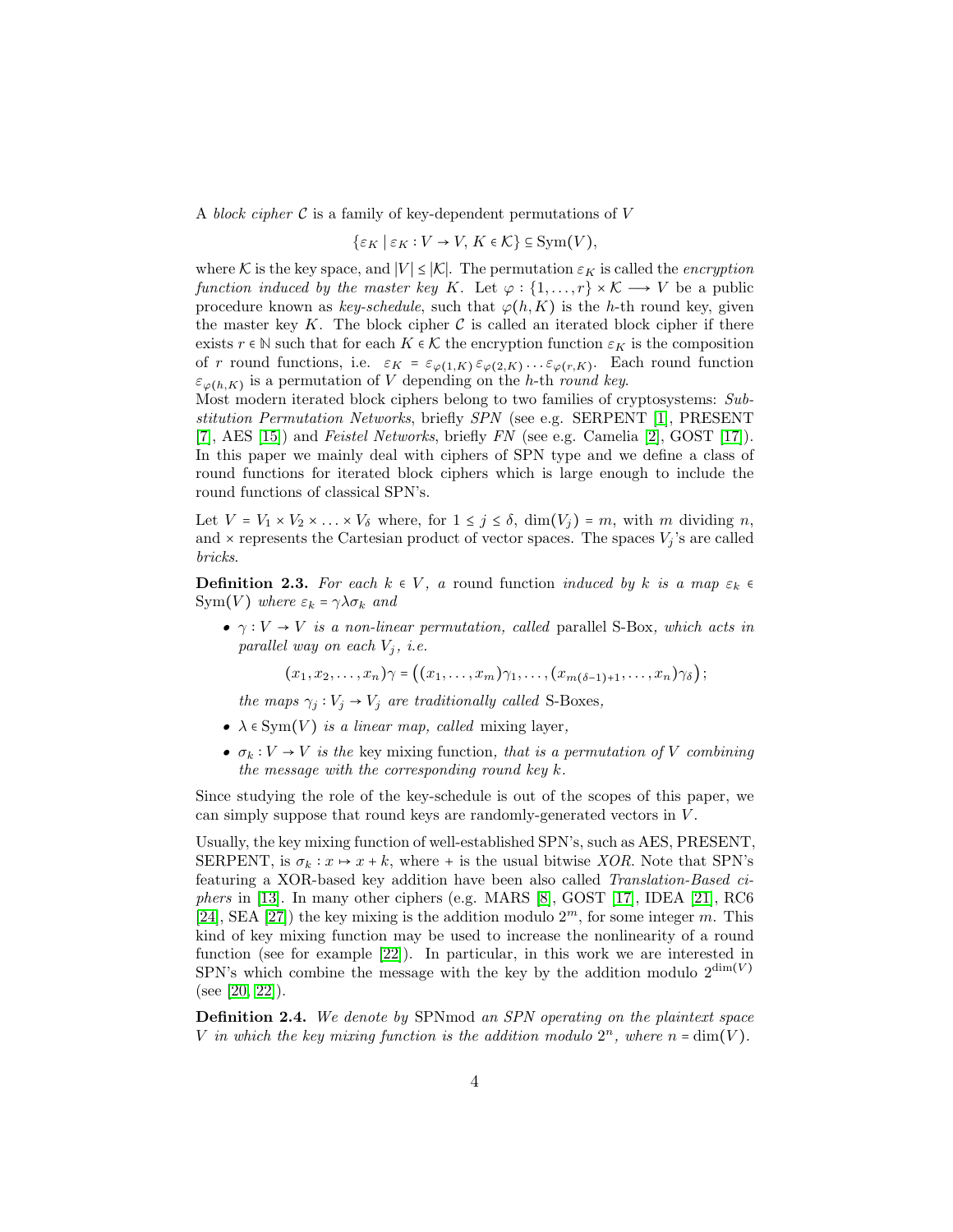#### 2.3 Group generated by the round functions and Primitivity

Besides the classical statistical attacks (e.g. differential and linear cryptanalysis), it is proved that also some algebraic attacks can be effective and dangerous (see, for instance, [\[10,](#page-19-6) [19,](#page-19-5) [23\]](#page-20-5)). In this paper we focus on a particular attack, described in [\[23\]](#page-20-5), based on the *imprimitivity* of the permutation group generated by the round functions of a block cipher.

Let  $C = \{ \varepsilon_K \mid K \in \mathcal{K} \} \subseteq \text{Sym}(V)$  be an r-round iterated block cipher. Several researchers have shown in recent years that the group generated by the encryption functions of a block cipher

$$
\Gamma(\mathcal{C})^{\text{def}} \{ \varepsilon_K \mid K \in \mathcal{K} \} \le \text{Sym}(V)
$$

can reveal weaknesses of the cipher itself (see for example [\[10,](#page-19-6) [19,](#page-19-5) [23\]](#page-20-5)). However, the study of  $\Gamma(\mathcal{C})$  is not an easy issue in general, since it strongly depends on the key-schedule function (for an example of a key-schedule related study, see [\[6\]](#page-19-13)). Hence the research focuses on the group generated by the round functions

$$
\Gamma_\infty(\mathcal{C}) {\, \stackrel{\mathrm{def}}{=}\, } \{ \varepsilon_{h,K} \mid 1 \leq h \leq r, K \in \mathcal{K} \},
$$

where all the possible round keys for round h are considered as varying  $K \in \mathcal{K}$ . Such group contains  $\Gamma(\mathcal{C})$  and allows to ignore the effect of the key-schedule.

In our case  $\mathcal C$  is an r-round SPNmod cipher and the *i*-th round function is  $\varepsilon_{i,K} = \gamma \lambda \sigma_{K_i}$ , where  $K_i$  is the *i*-th round key derived by the key schedule

$$
\begin{array}{rcl}\n\mathcal{K} & \rightarrow & V^r \\
K & \mapsto & (K_1, \ldots, K_r),\n\end{array}
$$

which we suppose surjective w.r.t. any round.

The corresponding group generated by the round functions is

$$
\Gamma_{\infty} \stackrel{\text{def}}{=} \langle \gamma \lambda \sigma_{K_i} \mid 1 \leq i \leq r, K \in \mathcal{K} \rangle.
$$

Throughout this paper, sometimes we will denote  $\gamma \lambda$  with  $\rho$ .

Note that we can consider two group structures on  $V$ . The first operation is the bitwise XOR, which will be denoted by  $\oplus$  and which makes V into a vector space over  $\mathbb{F}_2$ .

The second operation, denoted by  $\mathbb{B}$ , is the sum modulo  $2^n$ . That is, we represent  $a, b \in V$  as

$$
a = (a_0, a_1, \ldots, a_{n-1}), \quad b = (b_0, b_1, \ldots, b_{n-1}),
$$

with  $a_i, b_i \in \{0, 1\}$  integers, and let

$$
a\boxplus b=(c_0,c_1,\ldots,c_{n-1}),
$$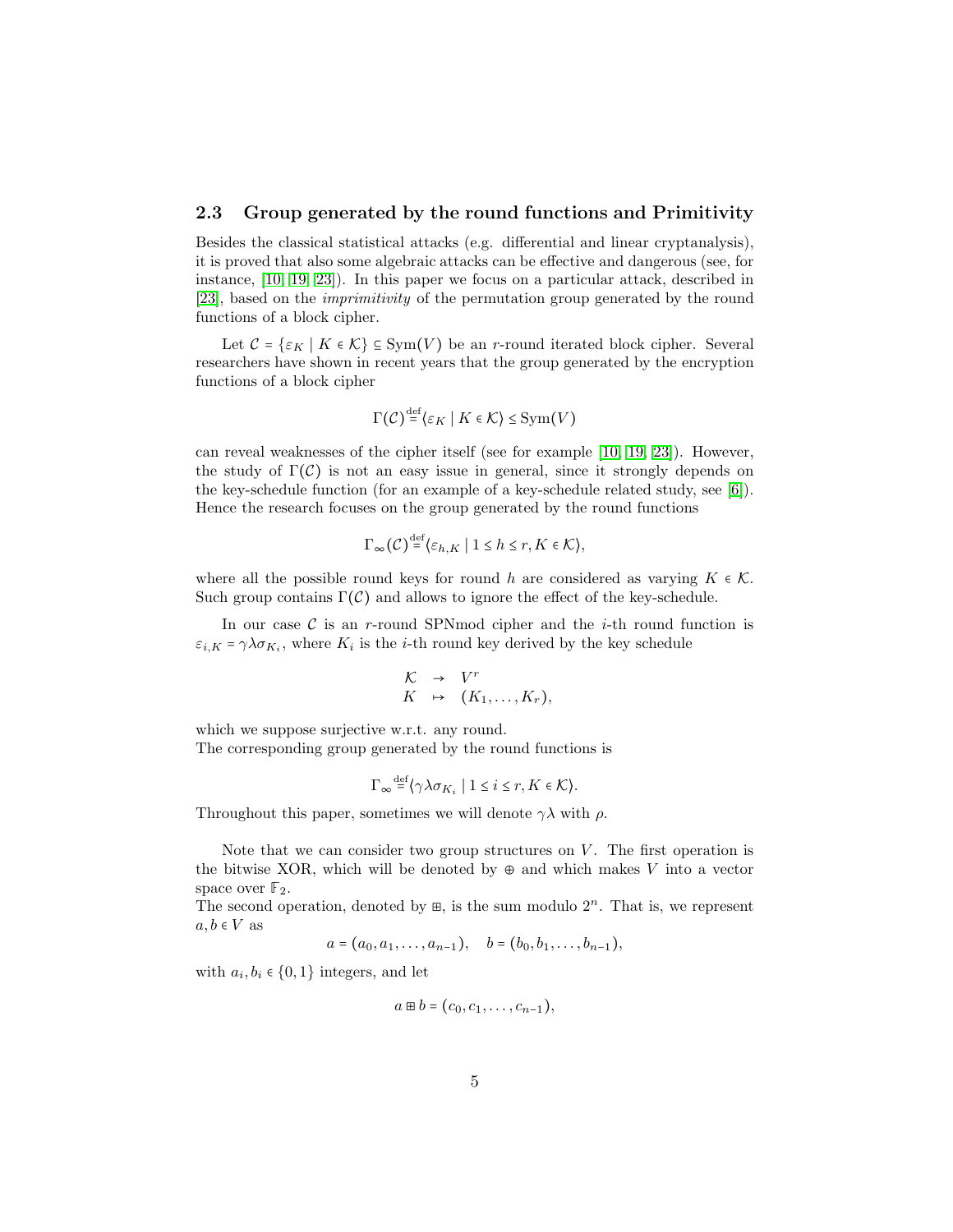where

$$
(a_0 + a_1 2 + a_2 2^2 + \dots + a_{n-1} 2^{n-1}) + (b_0 + b_1 2 + b_2 2^2 + \dots + b_{n-1} 2^{n-1}) \equiv
$$
  

$$
\equiv c_0 + c_1 2 + c_2 2^2 + \dots + c_{n-1} 2^{n-1} \pmod{2^n},
$$

with  $c_i \in \{0,1\}$  integers. (Here + denotes the ordinary sum of integers.) Therefore V under  $\mathbb{E}$  is equivalent to the group  $\mathbb{Z}_{2^n}$  of integers modulo  $2^n$ , and we will denote it by  $(\mathbb{Z}_{2^n}, \mathbb{H})$ .

We recall the following elementary fact we will be using repeatedly without further mention.

<span id="page-5-0"></span>**Lemma 2.5.** *The subgroups of*  $(\mathbb{Z}_{2^n}, \mathbb{E})$  *are linearly ordered; they are*  $\langle 2^q \rangle$ *, for*  $0 \leq q \leq n$ .

Now we prove the first property of the group generated by the round functions of an SPNmod cipher. Let

$$
\mathcal{T} \stackrel{\mathrm{def}}{=} \mathcal{T}(V) = \{ \sigma_k : v \mapsto v \boxplus k \mid k \in V \}
$$

be the group of  $\Xi$ -translations on V. Note that  $\mathcal T$  transitively acts on V.

<span id="page-5-1"></span>Lemma 2.6.

$$
\Gamma_{\infty} = \langle \mathcal{T}, \rho \rangle.
$$

*In particular,*  $\Gamma_{\infty}$  *acts transitively on V*.

*Proof.* If we set  $k = 0$ , then  $\rho \sigma_0 = \rho \in \Gamma_\infty$ , and so  $\rho^{-1} \in \Gamma_\infty$ . Finally for all  $k \in V$ , we have  $\rho^{-1} \rho \sigma_k = \sigma_k \in \Gamma_\infty$ . □

Since the map  $v \mapsto \sigma_v$  is an isomorphism  $(V,\mathbb{H}) \to \mathcal{T}$ , so we have the following well known result

**Lemma 2.7** ([\[11\]](#page-19-12)). *The subgroups of*  $\mathcal T$  *are of the form* 

 $\{\sigma_u : u \in U\},\$ 

*where* U *is a subgroup of*  $(V, \mathbb{H})$ *.* 

<span id="page-5-2"></span>**Lemma 2.8** ([\[11\]](#page-19-12)). *If*  $\Gamma_{\infty}$  *acting on V has a block system, then this consists of the cosets of a* ⊞*-subgroup of* V *, that is, it is of the form*

$$
\{W \boxplus v : v \in V\},\
$$

*where W is a non-trivial, proper subgroup of*  $(V, \mathbb{E})$ *.* 

#### Imprimitivity attack

The cryptanalysts' interest into the imprimitivity of the group generated by the round functions of a block cipher arises from the study performed in [\[23\]](#page-20-5), where it is shown how the imprimitivity of the group can be exploited to construct a trapdoor that may be hard to detect. In particular, the author gives an example of a DES-like cipher which can be easily broken since its round functions generate an imprimitive group, but which is resistant to both linear and differential cryptanalysis.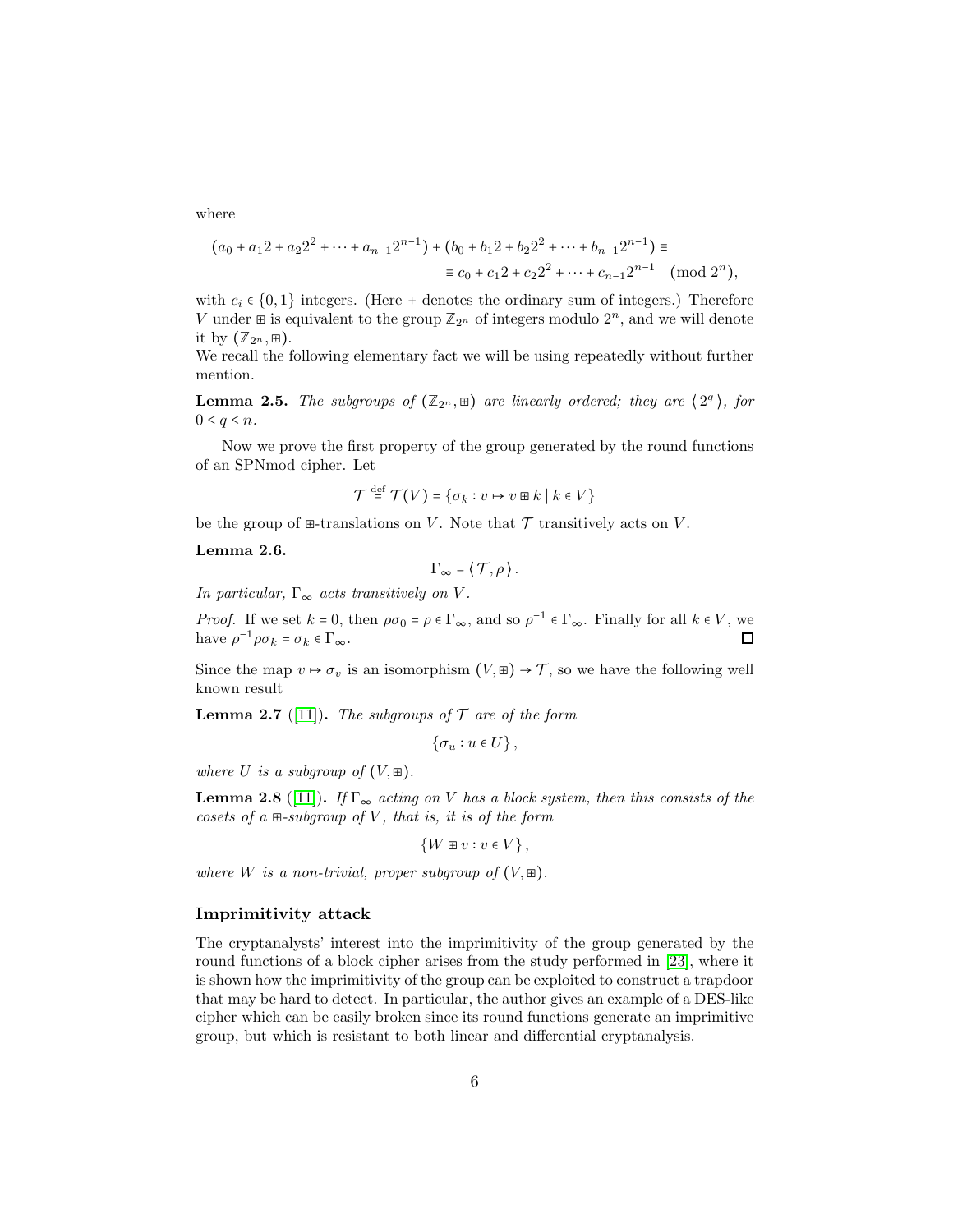#### 2.4 Some other definitions and known results

Now we will recall some preliminary results proved in [\[5\]](#page-18-2), and to do so we will adopt the same notation introduced therein. We shall denote

- a subset of  $\mathbb{F}_2^m$  of cardinality 1 by a *white box*;
- a subset of  $\mathbb{F}_2^m$  of cardinality  $1 < t < 2^m$  by a *ruled box*;
- the full set  $\mathbb{F}_2^m$  by a *black box*.

We will say that a box has white, ruled or black *type*.

Definition 2.9. *Let* D *be a subset of*

 $\mathbb{F}_2^n = V_1 \times V_2 \times \cdots \times V_\delta,$ 

*where each space*  $V_i$  *has dimension* m. The type of D will be a sequence of  $\delta$  *white, ruled or black boxes, where the i-th box represents the projection of*  $D$  *on*  $V_i$ *.* 

<span id="page-6-0"></span>**Remark 2.10** (Remark 4.9 in [\[5\]](#page-18-2)). *According to Lemma [2.5,](#page-5-0) a subgroup*  $D$  *of*  $\mathbb{Z}_{2^n}$ *is of the form*  $\langle 2^q \rangle$ , *for some*  $0 \leq q < n$ . Hence a subgroup  $D = \langle 2^q \rangle$  of  $\mathbb{Z}_{2^n}$  has one *of the following two types.*

- *1. When*  $q \equiv 0 \pmod{m}$ *, the subgroup has*  $n_w$  *white boxes and*  $\delta n_w$  *black boxes, where*  $0 \leq n_w \leq \delta$  *such that*  $q = n_w m$ *. Note that there are no white boxes when*  $q = 0$  *(the subgroup is the full group*  $\mathbb{Z}_{2^n}$ *), and there are no black boxes when*  $q = n$  *(the subgroup is*  $\{0\}$ *).*
- 2. When  $q \neq 0 \pmod{m}$ , there is a ruled box which is the box containing the q*-th bit.*

Due to Remark [2.10,](#page-6-0) we can associate to the type of any subgroup  $D$  in  $\mathbb{Z}_{2^n}$  the triple  $(n_w, n_r, n_b)$ , where  $n_w, n_r$  and  $n_b$  are respectively the number of white, ruled and black boxes. We have the following bounds:

<span id="page-6-1"></span>
$$
\begin{cases}\n n_w + n_r + n_b = \delta \\
0 \le n_w \le \delta \\
0 \le n_r \le 1 \\
0 \le n_b \le \delta\n\end{cases}
$$
\n(1)

With a slight abuse of notation, we use the triple  $(n_w, n_r, n_b)$  to denote the type of D.

In the next lemma, proved in [\[5\]](#page-18-2), we consider the behavior of the modular sum ⊞ with respect to types.

<span id="page-6-2"></span>**Lemma 2.11.** *If* D *is a subgroup of*  $\mathbb{Z}_{2^n}$  *and*  $v \in \mathbb{Z}_{2^n}$ *, then* D *and*  $v \boxplus D$  *have the same type.*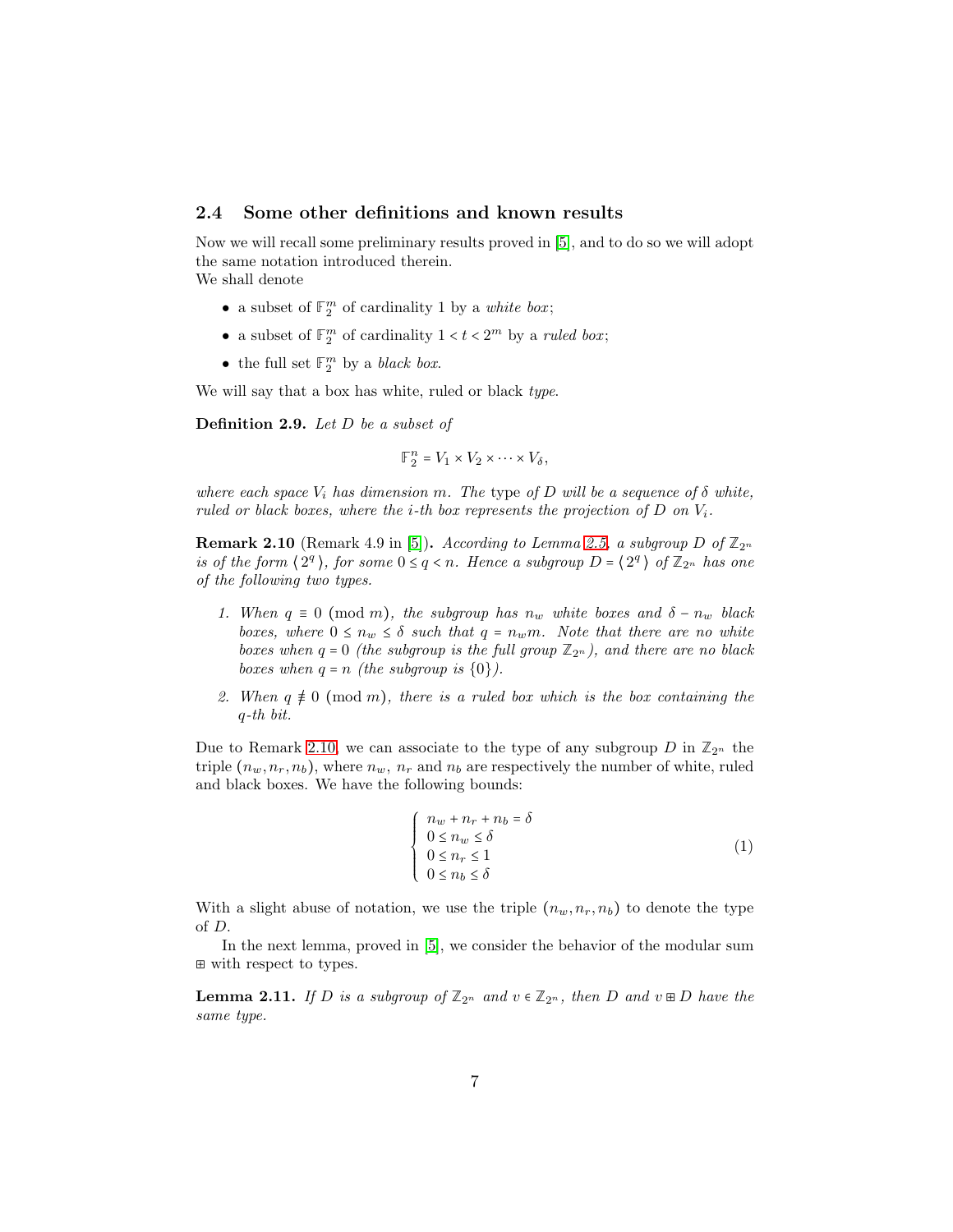### <span id="page-7-0"></span>3 Type-preserving matrices

In this section we study the diffusion properties of an invertible mixing layer  $\lambda$ , namely how the multiplication by a full-rank binary matrix  $\Lambda$  mixes the bricks  $V_1, \ldots, V_\delta$ . To do so, we consider  $\Lambda$  to be a  $\delta \times \delta$  block matrix whose blocks are binary square matrices of order m:

$$
\Lambda = \begin{bmatrix} \Lambda_{1,1} & \cdots & \Lambda_{1,\delta} \\ \vdots & & \vdots \\ \Lambda_{\delta,1} & \cdots & \Lambda_{\delta,\delta} \end{bmatrix}.
$$

We will also use the notation  $\Lambda_{(i_1,j_1):(i_2,j_2)}$  for the submatrices of  $\Lambda$ :

$$
\Lambda_{(i_1,j_1):(i_2,j_2)} \coloneqq \begin{bmatrix} \Lambda_{i_1,j_1} & \cdots & \Lambda_{i_1,j_2} \\ \vdots & & \vdots \\ \Lambda_{i_2,j_1} & \cdots & \Lambda_{i_2,j_2} \end{bmatrix}.
$$

Observe that if  $\Lambda_{i,j} = 0$  whenever  $i \neq j$ , i.e.  $\Lambda$  is a diagonal block matrix, then  $\gamma \lambda$ is a parallel map.

Our interest lies in the image of  $D \subseteq \mathbb{F}_2^n$  through the mixing layer, thus we will work with the set  $\text{Im}_{D} \lambda = \{v \Lambda : v \in D\}$ . In many cases we will need to work with submatrices of Λ, and for the sake of simplicity we will write  $\text{Im}_{|D} \Lambda_{(i_1,j_1):(i_2,j_2)}$ to denote the restriction of the image  $\text{Im}(\Lambda_{(i_1,j_1):(i_2,j_2)})$  to the set obtained by projecting D on the coordinates corresponding to the boxes  $j_1, \ldots, j_2$ . We will study which properties of  $\Lambda$  imply

<span id="page-7-1"></span>
$$
type\left(\text{Im}_{|D}\lambda\right) = type(D). \tag{2}
$$

**Definition 3.1.** *A matrix*  $\Lambda \in GL(\mathbb{F}_2^n)$ , or equivalently the corresponding mixing *layer*  $\lambda$ *, satisfying equation* [\(2\)](#page-7-1) *for any*  $D \subseteq \mathbb{F}_2^n$ *, is called type-preserving. Vice versa, if* Λ *is not type-preserving, then we say that it is* non-type-preserving*.*

Remark 3.2. *In Section [4](#page-15-0) we prove that the non-type-preserving property of a mixing layer given in the previous definition is useful to avoid imprimitivity attacks on block ciphers with the following structure:*

- *SPN* with addition  $2^n$  as key mixing function (Theorem [4.1\)](#page-16-0),
- *GOST-like with addition* 2 n/2 *as key mixing function and invertible S-Boxes (Theorem [4.3\)](#page-17-0),*

*where* n *is the length of the whole block.*

In this paper we are mainly interested in the subsets  $D$  of  $\mathbb{F}_2^n$ , such as the subgroups of  $\mathbb{Z}_{2^n}$ , with type  $(n_w, n_r, n_b)$  satisfying equation [\(1\)](#page-6-1). Therefore in the remaining part of this section the subsets  $D$  of  $\mathbb{F}_2^n$  are all of this kind. Observe that any  $v \in D$  can be written as the concatenation  $(v_w|v_r|v_b)$ , where the lengths of  $v_w$ ,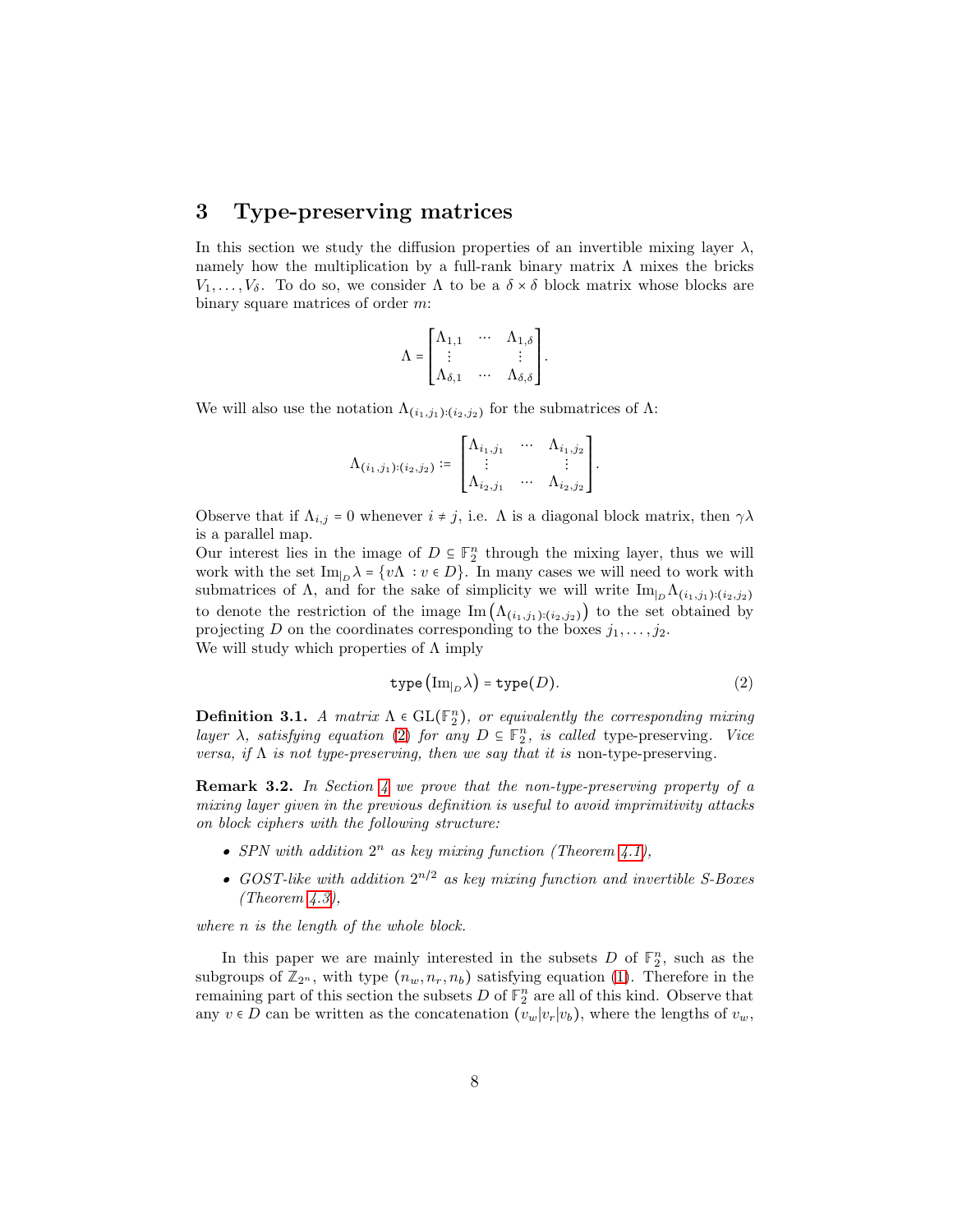$v_r$  and  $v_b$  are determined by the type of D. In particular,  $v_w \in \mathbb{F}_2^{mn_w}$ ,  $v_r \in \mathbb{F}_2^{mn_r}$ and  $v_b \in \mathbb{F}_2^{mn_b}$ , with the following properties due to the structure of D:

$$
\begin{cases} |\{v_w : \exists v = (v_w | v_r | v_b) \in D\}| = 1 \\ 2 \le |\{v_r : \exists v = (v_w | v_r | v_b) \in D\}| \le 2^{mn_r} - 1 \\ |\{v_b : \exists v = (v_w | v_r | v_b) \in D\}| = 2^{mn_b} .\end{cases}
$$

Now we can state our main result, whose proof is a consequence of several lemmas.

<span id="page-8-9"></span>**Theorem 3.3.** The mixing layer  $\lambda$  is type-preserving with respect to the subsets *of*  $\mathbb{F}_2^n$  *with type*  $(n_w, n_r, n_b)$  *satisfying equation* [\(1\)](#page-6-1) *if and only if there exists an integer*  $n_w \in \{0, \ldots, \delta\}$  *for which either equation* 

<span id="page-8-10"></span>
$$
\Lambda_{(n_w+1,1):(\delta,n_w)} = 0 \tag{3}
$$

<span id="page-8-5"></span>*or the following four properties*

<span id="page-8-6"></span>(a) 
$$
\Lambda_{(n_w+2,1):(\delta,n_w)} = 0,
$$

- <span id="page-8-7"></span>(b)  $\Lambda_{(n_w+1,1):(n_w+1,n_w)}$  *is not a full-rank matrix,*
- <span id="page-8-8"></span> $(c)$  2 ≤  $\left|\text{Im}_{b}\left(\Lambda_{(n_w+1,n_w+1):(\delta,n_w+1)}\right)\right|$  <  $2^{m(\delta-n_w-1)}$ ,
- $(d)$   $\left| \text{Im}_{p} \left( \Lambda_{(n_w+1,n_w+2): (\delta,\delta)} \right) \right| = 2^{m(\delta n_w-1)}$

*are satisfied.*

<span id="page-8-0"></span>*Proof.* By equation [\(1\)](#page-6-1) we have four cases:

- <span id="page-8-1"></span>1. type $(D) = (0, 0, \delta)$
- <span id="page-8-2"></span>2. type $(D) = (\delta, 0, 0)$
- <span id="page-8-4"></span>3. type $(D) = (n_w, 0, \delta - n_w)$
- 4. type $(D) = (n_w, 1, \delta n_w 1)$

Cases [1](#page-8-0) and [2](#page-8-1) are trivial, namely all invertible linear maps, i.e. all full-rank matrices, preserve these types:  $type(D) = (\delta, 0, 0)$  implies  $type(Im_{D}\lambda) = (\delta, 0, 0)$ , and type  $(D) = (0, 0, b)$  implies type  $(\text{Im}_{D} \lambda) = (0, 0, \delta)$ . We will focus on the remaining two cases, starting by case [3.](#page-8-2)

<span id="page-8-3"></span>**Lemma 3.4.** *Let*  $type(D) = type(\text{Im}_{D} \lambda) = (n_w, 0, \delta - n_w)$ *, where*  $n_w \in \{1, ..., \delta - n_w\}$ 1}*. Then*

$$
\Lambda_{(n_w+1,1):(\delta,n_w)} = 0.\tag{4}
$$

*Proof of Lemma [3.4.](#page-8-3)* We assume  $type(D) = (n_w, 0, \delta - n_w)$  and  $\Lambda_{(n_w+1,1):(\delta, n_w)} \neq 0$ . We consider two vectors  $v = (v_w | v_b)$  and  $v' = (v'_w | v'_b)$  in D, with  $v \in \text{ker}(\Lambda_{(n_w+1,1) : (\delta, n_w)})$ while v' is outside of it. Observe that the structure of D implies that  $v_w = v'_w$ , and by applying  $\lambda$  to both we obtain  $v\Lambda = (v_w\Lambda_{(1,1):(n_w,n_w)}|0)$  and  $v'\Lambda = v\Lambda \oplus$  $(0|v_b\Lambda_{(n_w+1,1):(\delta,n_w)})$ , here in both cases 0 denotes a string of  $n_b$  zeros. Since the two vectors are different,  $type(\text{Im}_{D} \lambda) \neq (n_w, 0, \delta - n_w)$ , which contradicts the hypotheses of the Lemma.  $\Box$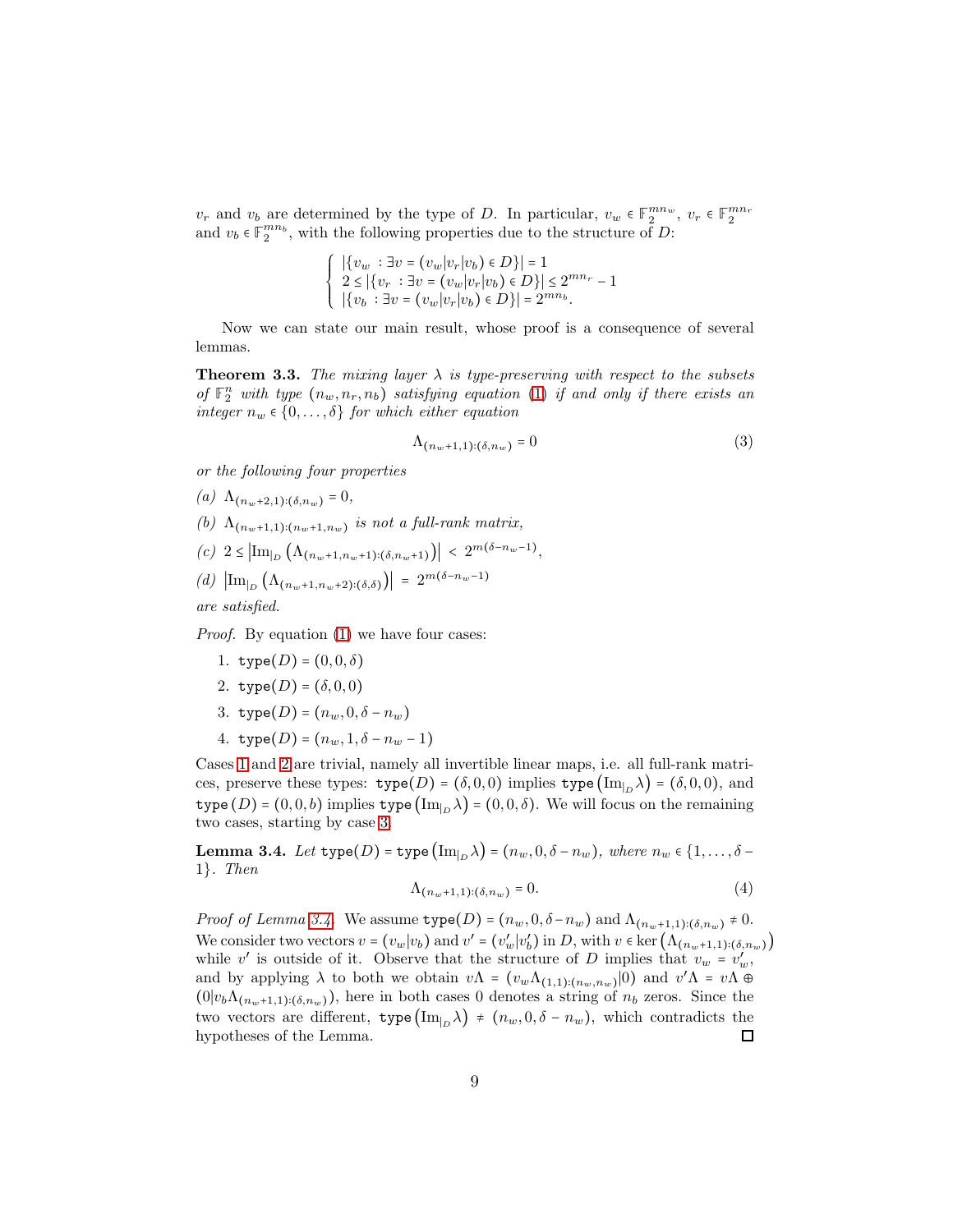The above lemma gives us a necessary property on  $\Lambda$  to have a mixing layer which preserves the type  $(n_w, 0, \delta - n_w)$ . The next result assures that this is also sufficient.

<span id="page-9-0"></span>**Lemma 3.5.** *Let*  $n_w \in \{1, ..., \delta - 1\}$  *and*  $\Lambda_{(n_w+1,1):(\delta,n_w)} = 0$ *. Then*  $\lambda$  *preserves the type*  $(n_w, 0, \delta - n_w)$ .

*Proof of Lemma [3.5.](#page-9-0)* We construct D so that its type would be  $(n_w, 0, \delta - n_w)$ . Then, any vector  $v \in D$  can be written as a concatenation  $(v_w|v_b)$ , where  $v_w$  is fixed, while

<span id="page-9-1"></span>
$$
\{v_b : \exists v = (v_w | v_b) \in D\} = \mathbb{F}_2^{\delta - n_w}.
$$
\n
$$
(5)
$$

Due to  $\Lambda_{(n_w+1,1):(\delta,n_w)}$  being the zero matrix, the first  $mn_w$  bits of the image of any  $v \in D$  are equal to  $v_w \Lambda_{(1,1):(n_w,n_w)}$ , hence the first  $n_w$  boxes of  $\text{Im}_{|D}\lambda$  are white. On the other hand, since  $\lambda$  is invertible,  $\Lambda$  has full rank, which can only be possible by assuming that  $\Lambda_{(n_w+1,n_w+1):(\delta,\delta)}$  is invertible. By equation [\(5\)](#page-9-1), we therefore have  $\{v_b\Lambda_{(n_w+1,n_w+1):(\delta,\delta)}$  :  $\exists v = (v_w|v_b) \in D\} = \mathbb{F}_2^{mn_w}$ , from which we conclude that type  $(\text{Im}_{\vert_D} \lambda) = (n_w, 0, \delta - n_w).$  $\Box$ 

Note that in Lemma [3.4](#page-8-3) and Lemma [3.5](#page-9-0) we did not consider the cases  $n_w = 0$ and  $n_w = \delta$ , because they respectively correspond to the cases [1](#page-8-0) and [2](#page-8-1) which we have already discussed.

At last, the case [4,](#page-8-4)  $type(D) = (n_w, 1, \delta - n_w - 1)$ .

<span id="page-9-2"></span>**Lemma 3.6.** Let both D and  $\text{Im}_{|D} \lambda$  be of type  $(n_w, 1, \delta - n_w - 1)$ , where  $n_w \in$ {1, . . . , δ − 2}*. Then* Λ *satisfies the following properties:*

- $(a)$   $\Lambda_{(n_w+2,1):(\delta,n_w)} = 0,$
- (b)  $\Lambda_{(n_w+1,1):(n_w+1,n_w)}$  *is not a full-rank matrix,*
- $(c)$  2 ≤  $\left| \text{Im}_{b} \left( \Lambda_{(n_w+1,n_w+1):(\delta,n_w+1)} \right) \right|$  <  $2^{m(\delta-n_w-1)}$ ,
- $(d)$   $\left| \text{Im}_{p} \left( \Lambda_{(n_w+1,n_w+2): (\delta,\delta)} \right) \right| = 2^{m(\delta-n_w-1)}.$

*Proof of Lemma [3.6.](#page-9-2)* We proceed in four steps, assuming each time that a property among  $(a)$ ,  $(b)$ ,  $(c)$  and  $(d)$  would not be necessary. We use again the notation  $v = (v_w|v_r|v_b)$ , where the length of the three vectors depends on the type of D, and we recall that  $v_w$  is the same for each  $v \in D$ .

Firstly, we look at what happens if we deny property [\(a\)](#page-8-5). In this case, we consider  $v = (v_w|v_r|v_b)$  and  $v' = (v_w|v_r|v'_b)$  in D with  $v_b \in \text{ker}\Lambda_{(n_w+2,1):(\delta,n_w)}$  and  $v'_b \notin \text{ker}\Lambda_{(n_w+2,1):(\delta,n_w)}$ . It follows that the first  $mn_w$  bits of  $v_b\Lambda$  are different from the first  $mn_w$  bits in  $v_b\Lambda$ , hence the first  $n_w$  boxes in  $\text{Im}_{|_D}\lambda$  are not white, and so the type of D is not  $(n_w, 1, \delta - n_w - 1)$ .

Similarly, if we deny the second property, we have the same conclusion by choosing  $v = (v_w|v_r|v_b)$  and  $v' = (v_w|v'_r|v_b)$ , with  $v_r \neq v'_r$ .

We do not go through the entire proofs of Properties [\(c\)](#page-8-7) and [\(d\)](#page-8-8), since they are quite similar to what we already did above. The difference is that we need to use the entire D instead of just two vectors v and v', and therefore prove that  $\text{Im}_{|D} \lambda$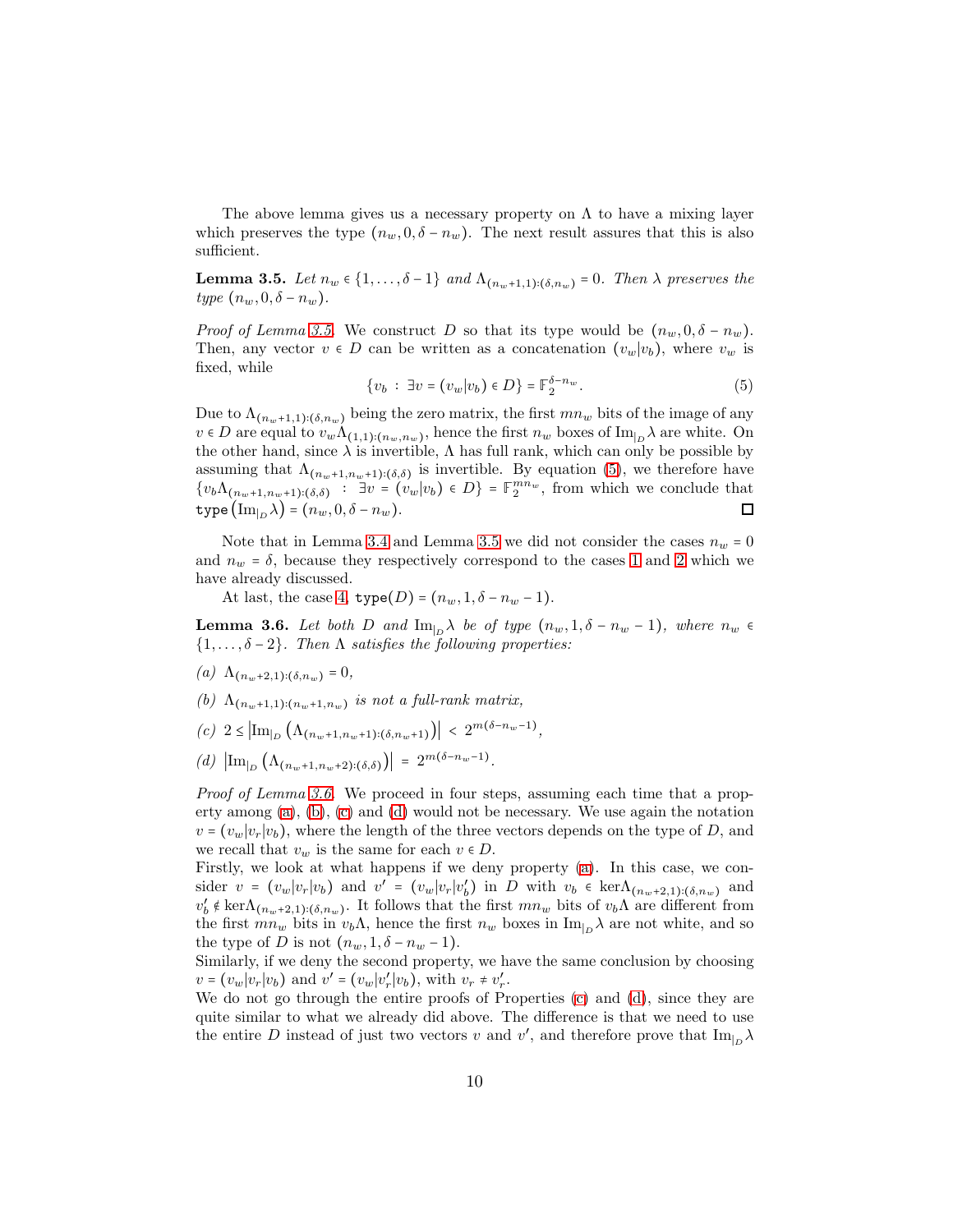does not have respectively a ruled box (by denying property [\(c\)](#page-8-7)) and the right number of black boxes (by denying property  $(d)$ ). п

As we did for Lemma [3.4,](#page-8-3) we can also prove that the four necessary properties in Lemma [3.6](#page-9-2) are also sufficient.

<span id="page-10-0"></span>Lemma 3.7. *Let* Λ *be a matrix satisfying the four properties in Lemma [3.6](#page-9-2) for a certain integer*  $n_w \in \{1, \ldots, \delta - 2\}$ *. Then*  $\lambda$  *preserve the type*  $(n_w, 1, \delta - n_w - 1)$ *.* 

*Proof of Lemma [3.7.](#page-10-0)* We consider D of type  $(n_w, 1, \delta - n_w - 1)$ , where its ruled box is the kernel of the matrix  $\Lambda_{(n_w+1,1):(n_w+1,n_w)}$ . 口

Observe that in Lemma [3.6](#page-9-2) and Lemma [3.7](#page-10-0) we did not consider  $n_w = 0$  and  $n_w = \delta - 1$ . We discuss these cases in the following two results.

<span id="page-10-1"></span>**Lemma 3.8.** *Let*  $type(D) = type(\text{Im}_{|D} \lambda) = (0, 1, \delta - 1)$ *. Then*  $\Lambda$  *satisfies Properties* [\(c\)](#page-8-7) *and* [\(d\)](#page-8-8) *of Lemma [3.4,](#page-8-3) namely*

<span id="page-10-4"></span><span id="page-10-3"></span> $(c)$  2 ≤  $\left|\text{Im}_{b}\left(\Lambda_{(1,1) : (\delta,1)}\right)\right|$  < 2<sup>*m*(δ−1)</sup>, and

 $(d)$   $\left|\text{Im}_{|D}(\Lambda_{(1,2):(\delta,\delta)})\right| = 2^{m(\delta-1)}$ .

*Conversely, if there exist* D *of type*  $(0, 1, \delta-1)$  *for which*  $\Lambda$  *satisfies the two properties above, then* Λ *preserves the type of* D*.*

<span id="page-10-2"></span>**Lemma 3.9.** *Let*  $type(D) = type(Im_{D} \lambda) = (\delta - 1, 1, 0)$ *. Then*  $\Lambda$  *satisfies Properties* [\(b\)](#page-8-6) *and* [\(c\)](#page-8-7) *of Lemma [3.4,](#page-8-3) namely*

<span id="page-10-6"></span><span id="page-10-5"></span>*(b)* Λ(δ,1)∶(δ,δ−1) *is not a full-rank matrix, and*

*(c)*  $Λ_{δ,δ} \neq 0$ *.* 

*Conversely, if* Λ *satisfies the two properties above, then there exists* D *whose type is preserved by* Λ*.*

Note that the properties described in Lemmas [3.8](#page-10-1) and [3.9](#page-10-2) are particular cases of the ones presented in Lemma [3.6.](#page-9-2) We omit the proofs of these lemmas, since they can be obtained using the same arguments applied to prove Lemma [3.6](#page-9-2) and Lemma [3.7.](#page-10-0) Hence, we denoted the new properties in the same way, and, with a slight abuse of notation, in the following we will simply refer to Lemma [3.6](#page-9-2) and its properties, even though when speaking of types  $(0, 1, \delta - 1)$  and  $(\delta - 1, 1, 0)$  we should be careful and use the dedicated results.

Putting everything together, we obtain the proof of Theorem [3.3](#page-8-9) as a straightforward consequence of Lemmas [3.4,](#page-8-3) [3.5,](#page-9-0) [3.6,](#page-9-2) [3.7,](#page-10-0) [3.8](#page-10-1) and [3.9.](#page-10-2)  $\Box$ 

We remark that many matrices often used to obtain mixing layers are nontype-preserving, simply because they usually do not satisfy property [\(a\)](#page-8-5) of Lemma [3.6.](#page-9-2)

<span id="page-10-7"></span>Corollary 3.10. *If*  $\Lambda_{(n_w+2,1):(\delta,n_w)} \neq 0$ *, for any*  $n_w \in \{1,\ldots,\delta-2\}$ *, then*  $\Lambda$  *is non-type-preserving.*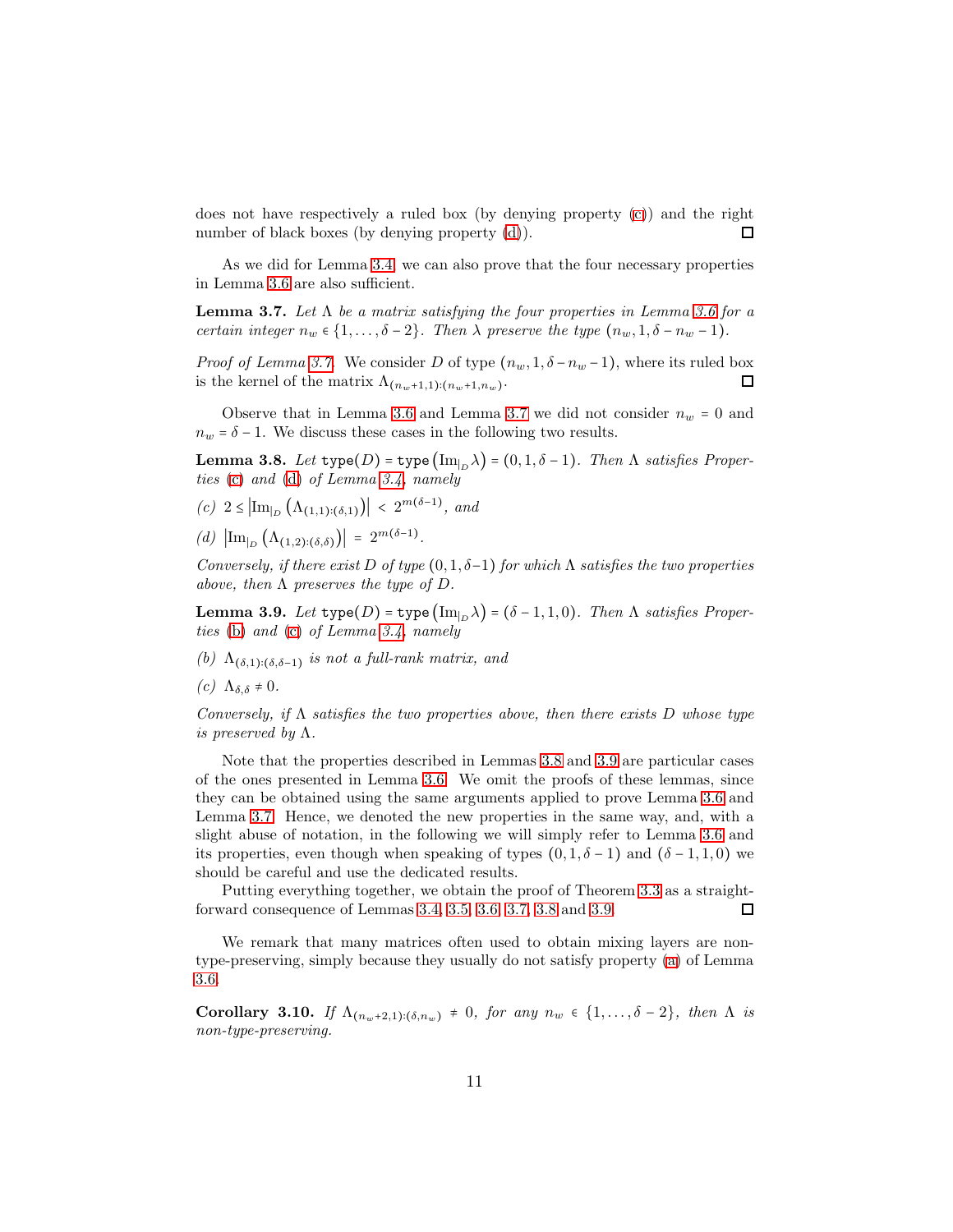*Proof.* By Theorem [3.3,](#page-8-9) if both equation [\(3\)](#page-8-10) and property [\(a\)](#page-8-5) are not satisfied, then  $\Lambda$  is non-type-preserving. Note that  $\Lambda_{(n_w+2,1):(\delta,n_w)}$  is a submatrix of  $\Lambda_{(n_w+1,1):(\delta,n_w)}$ , so  $\Lambda_{(n_w+2,1):(\delta,n_w)} \neq 0$  implies  $\Lambda_{(n_w+1,1):(\delta,n_w)} \neq 0$ .

In the next section we show how some known families of mixing layers are nontype-preserving with respect to the subsets of  $\mathbb{F}_2^n$  with type  $(n_w, n_r, n_b)$  satisfying equation [\(1\)](#page-6-1).

#### 3.1 Examples of non-type-preserving mixing layers

In this section we characterize some known classes of mixing layers by proving whether they are non-type-preserving with respect to the subsets of  $\mathbb{F}_2^n$  whose type satisfy equation [\(1\)](#page-6-1). The aim of this section is to highlight that the definition of non-type-preserving mixing layer is not restrictive. Indeed, in many real-life ciphers, such as GOST, PRESENT and AES, such kind of mixing layers are used. With a slight abuse of notation, any of these mixing layers will simply be denoted as non-type-preserving.

#### Rotation of a GOST-like cipher

In [\[5\]](#page-18-2), the mixing layer of a GOST-like cipher is defined as the permutation matrix  $\Lambda_s$  with  $s \in \{m, \ldots, (\delta - 1)m\}.$ Let  $\{\mathbf{e}_1, \ldots, \mathbf{e}_n\}$  be the canonical basis of  $\mathbb{F}_2^n$ .

**Definition 3.11.** *Let*  $\pi_s \in \text{Sym}(n)$  *be the permutation defined by* 

$$
\pi_s = \left( \begin{array}{cccc} 1 & 2 & \dots & n \\ \pi_s(1) & \pi_s(2) & \dots & \pi_s(n) \end{array} \right)
$$

*such that, for each*  $1 \leq x \leq n$ *,* 

$$
\pi_s(x) = x + s \mod n \tag{6}
$$

*where*  $m \leq s \leq (\delta - 1)m$ *.* 

*The permutation binary matrix associated to* π *is the following circulant matrix*

$$
\Lambda_s = \begin{bmatrix} \mathbf{e}_{\pi_s(1)} \\ \vdots \\ \mathbf{e}_{\pi_s(n)} \end{bmatrix}.
$$

Example 3.12. *In the case of* GOST*, the actual values of the parameters are:*  $n = 32$ ,  $m = 4$ ,  $\delta = 8$  and  $s = 11$ . The right rotation by 11 bits of the GOST cipher *is the permutation matrix associated to the following permutation of* 32 *bits:*

$$
\pi_{11} = \left( \begin{array}{cccc} 1 & 2 & \dots & 32 \\ 12 & 13 & \dots & 11 \end{array} \right).
$$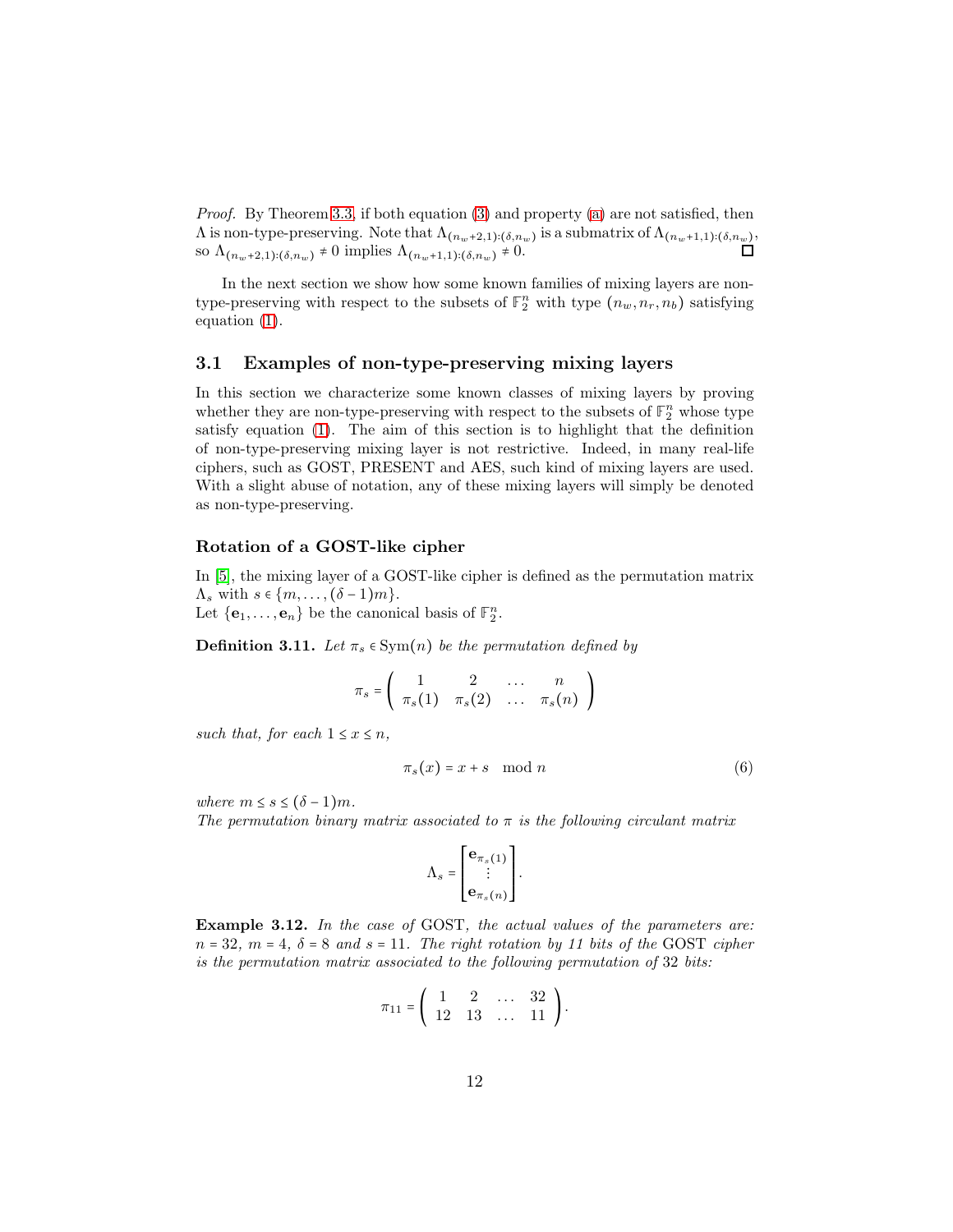*The mixing layer associated to*  $\pi_{11}$  *is* 

$$
\Lambda_{\rm GOST}=\Lambda_{11}=\begin{bmatrix}0&\mathbb{1}_{21}\\ \mathbb{1}_{11}&0\end{bmatrix},
$$

*where we denote the*  $r \times t$  *zero matrix by* 0 *and the*  $t \times t$  *identity matrix by*  $\mathbb{1}_t$ *.* 

**Proposition 3.13.** Let  $\Lambda_s$  be a binary circulant permutation matrix associated to *the rotation of s bits. Then*  $\Lambda_s$  *is non-type-preserving if and only if*  $m \leq s \leq m(\delta-1)$ *.* 

*Proof.* We write  $\Lambda$  as the block matrix

$$
\Lambda = \begin{bmatrix} 0 & \mathbb{1}_{m\delta-s} \\ \mathbb{1}_s & 0 \end{bmatrix},
$$

where  $\mathbb{1}_t$  is the  $t \times t$  identity matrix. We will deal with several cases independently, starting by  $s = m$ .

In this case, for each  $n_w \in \{1, ..., \delta - 1\}$  we have  $\Lambda_{n_w+1,n_w} = \mathbb{1}_m$ , hence equation [\(3\)](#page-8-10) is never satisfied. Moreover, it follows that also property [\(b\)](#page-8-6) is never satisfied. So, the only possibility left is that  $\Lambda$  satisfies both property [\(c\)](#page-10-3) and property [\(d\)](#page-10-4) of Lemma [3.8,](#page-10-1) so that  $\Lambda$  would preserve a certain set D of type  $(0, 1, \delta - 1)$ . However, since  $\Lambda_{1,2} = \mathbb{1}_m$ , it follows that property [\(c\)](#page-10-3) cannot be satisfied by a set of such type.

Let now s be strictly larger than  $m$ . Then, property [\(b\)](#page-8-6) is never satisfied, hence we only need to deal with Lemma [3.8.](#page-10-1) Note that we can still apply the same argument as we did above, and therefore prove that property [\(c\)](#page-10-3) cannot be applied.

These two cases together prove that for any  $s \in \{m, \ldots, m(\delta-1)\}\)$  the rotation of s bits is non-type-preserving. We assume now that s is not inside the interval, and prove that  $\Lambda$  is a type-preserving matrix. Trivially, if  $s = 0$  then  $\Lambda$  is the identity matrix, which is a type-preserving matrix. In the other possible cases,  $\Lambda_{(\delta,1):(\delta,\delta-1)}$ is not a full-rank matrix, and  $\Lambda_{\delta,\delta} \neq 0$ . Then,  $\Lambda$  satisfies respectively property [\(b\)](#page-10-5) and property (c) of Lemma 3.9, implying that  $\Lambda$  is type-preserving. and property [\(c\)](#page-10-6) of Lemma [3.9,](#page-10-2) implying that  $\Lambda$  is type-preserving.

Corollary 3.14. *The mixing layer of a* GOST−like *cipher is non-type-preserving.*

#### Mixing layer of PRESENT

The mixing layer  $\Lambda_{\text{PRESENT}}$  of PRESENT (see [\[7\]](#page-19-10)) is a permutation matrix in  $GL_{64}(\mathbb{F}_2)$  defined by

$$
\pi(i) = \begin{cases} (16(i-1) \mod 63) + 1 & \text{if } 1 \le i \le 63 \\ 64 & \text{if } i = 64. \end{cases}
$$

Lemma 3.15. *The mixing layer of* PRESENT *is non-type-preserving.*

*Proof.* First, recall that in PRESENT we have 16 bricks of dimension 4. Note that

 $\bullet$  the bit of value 1 in position  $(13, 4)$  is contained in the submatrices  $(\Lambda_{\text{PRESENT}})_{(3,1):(16,1)}$  and  $(\Lambda_{\text{PRESENT}})_{(4,1):(16,2)}$ ;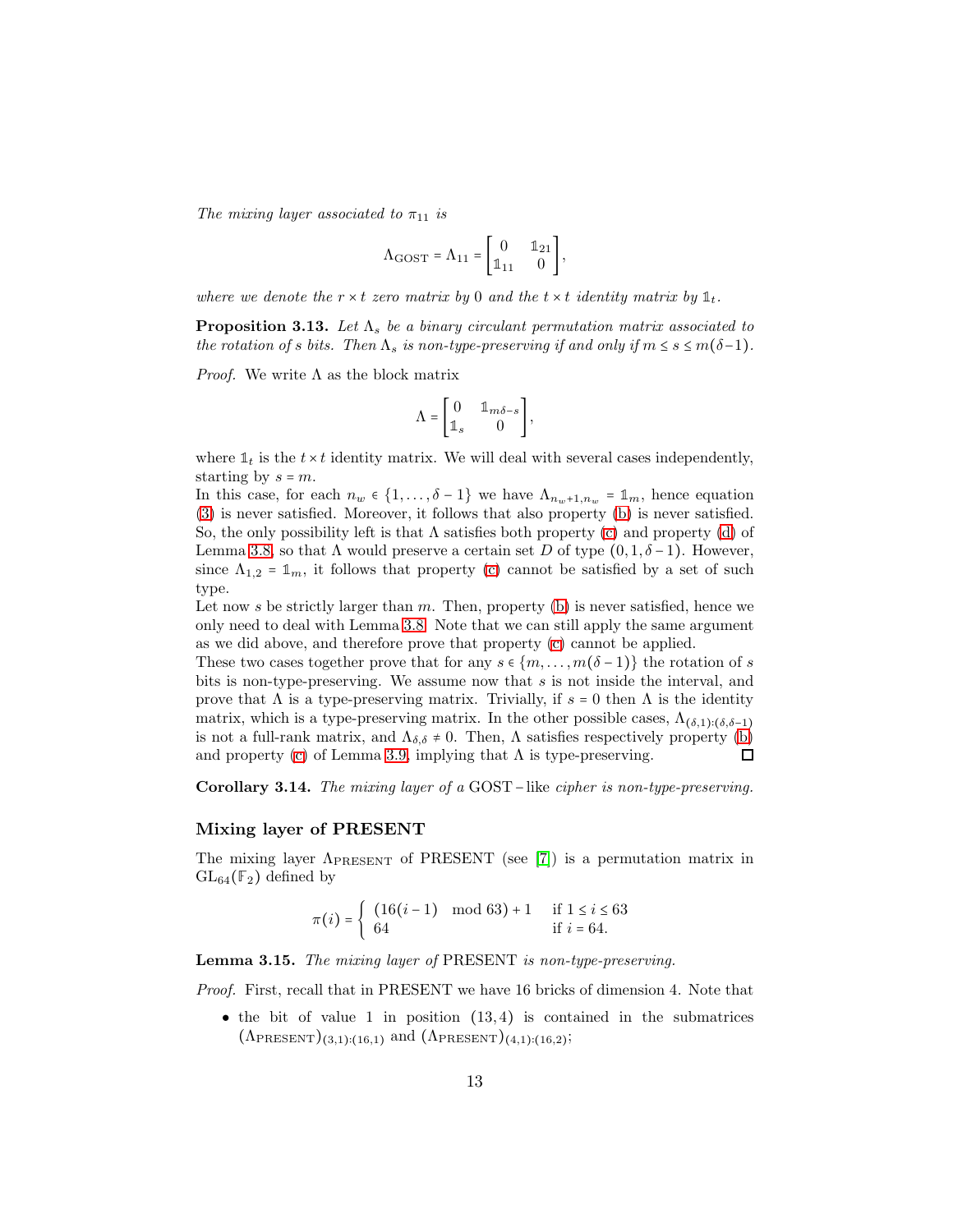- the bit of value 1 in position  $(45, 12)$  is contained in the submatrices  $(\Lambda_{\text{PRESENT}})_{(n_w+2,1):(16,n_w)}$ , for each  $n_w \in \{3,\ldots,10\};$
- $\bullet$  the bit of value 1 in position  $(61, 16)$  is contained in the submatrices  $(\Lambda_{\text{PRESENT}})_{(n_w+2,1):(16,n_w)}$ , for each  $n_w \in \{11,\ldots,14\}.$

So  $(\Lambda_{\text{PRESENT}})_{(n_w+2,1):(16,n_w)} \neq 0$ , for each  $n_w \in \{1,\ldots,14\}$  and hence we can apply Corollary 3.10. Corollary [3.10.](#page-10-7)

#### MDS matrix

Definition 3.16. *A matrix over a finite field which has all the minors not equal to zero is called* MDS (Maximum Distance Separable)*.*

**Lemma 3.17.** An MDS mixing layer  $\Lambda$  over  $\mathbb{F}_{2^m}$ , with  $m > 1$  the dimension of *each S-Box, is non-type-preserving.*

*Proof.* By definition it follows  $\Lambda_{(n_w+2,1):(\delta,n_w)} \neq 0$  for each  $n_w \in \{1,\ldots,\delta-2\}$ , hence we can apply Corollary [3.10.](#page-10-7) 口

#### Mixing layer of an AES-like cipher

Let

$$
\mathtt{MixColumns} = \begin{bmatrix} M & \cdots & 0 \\ \vdots & \ddots & \vdots \\ 0 & \cdots & M \end{bmatrix} \in \mathrm{GL}_{\delta}(\mathbb{F}_{2^m}),
$$

where  $\delta = 2^t$ , for some even integer t, and we write the matrix as a  $2^{t/2} \times 2^{t/2}$  block matrix with each block being in  $\overline{\mathrm{GL}_{2^{t/2}}(\mathbb{F}_{2^m})}$ ; in particular, 0 is the zero matrix in  $\mathrm{GL}_{2^{t/2}}(\mathbb{F}_{2^m})$  and M is an MDS matrix in  $\mathrm{GL}_{2^{t/2}}(\mathbb{F}_{2^m})$ . With the same notation as above, let

$$
\texttt{ShiftRows} = \begin{bmatrix} \mathbb{I}_1 & \mathbb{I}_2 & \dots & \mathbb{I}_{2^{t/2}-1} & \mathbb{I}_{2^{t/2}} \\ \mathbb{I}_2 & \mathbb{I}_2 & \dots & \mathbb{I}_{2^{t/2}-2} & \mathbb{I}_{2^{t/2}-1} \\ \vdots & \vdots & \ddots & \vdots & \vdots \\ \mathbb{I}_2 & \mathbb{I}_3 & \dots & \mathbb{I}_{2^{t/2}} & \mathbb{I}_1 \end{bmatrix} \in \text{GL}_\delta(\mathbb{F}_{2^m})
$$

be a circulant block matrix, where  $\mathbb{I}_j$  is the matrix in  $\mathrm{GL}_{2^{t/2}}(\mathbb{F}_{2^m})$  with the identity element of  $\mathbb{F}_{2^m}$  in position  $(j, j)$  and the zero element of  $\mathbb{F}_{2^m}$  everywhere else. Let us define  $\Lambda$  as the following block matrix in  $\mathrm{GL}_{\delta}(\mathbb{F}_{2^m})$ 

$$
\Lambda = \texttt{ShiftRows}^{\text{T}} \cdot \texttt{MixColumns}^{\text{T}} = \begin{bmatrix} \mathbb{I}_1 \cdot M^{\text{T}} & \mathbb{I}_{2^{t/2}} \cdot M^{\text{T}} & \dots & \mathbb{I}_3 \cdot M^{\text{T}} & \mathbb{I}_2 \cdot M^{\text{T}} \\ \mathbb{I}_2 \cdot M^{\text{T}} & \mathbb{I}_1 \cdot M^{\text{T}} & \dots & \mathbb{I}_4 \cdot M^{\text{T}} & \mathbb{I}_3 \cdot M^{\text{T}} \\ \vdots & \vdots & \ddots & \vdots & \vdots \\ \mathbb{I}_{2^{t/2}} \cdot M^{\text{T}} & \mathbb{I}_{2^{t/2} - 1} \cdot M^{\text{T}} & \dots & \mathbb{I}_2 \cdot M^{\text{T}} & \mathbb{I}_1 \cdot M^{\text{T}} \end{bmatrix}.
$$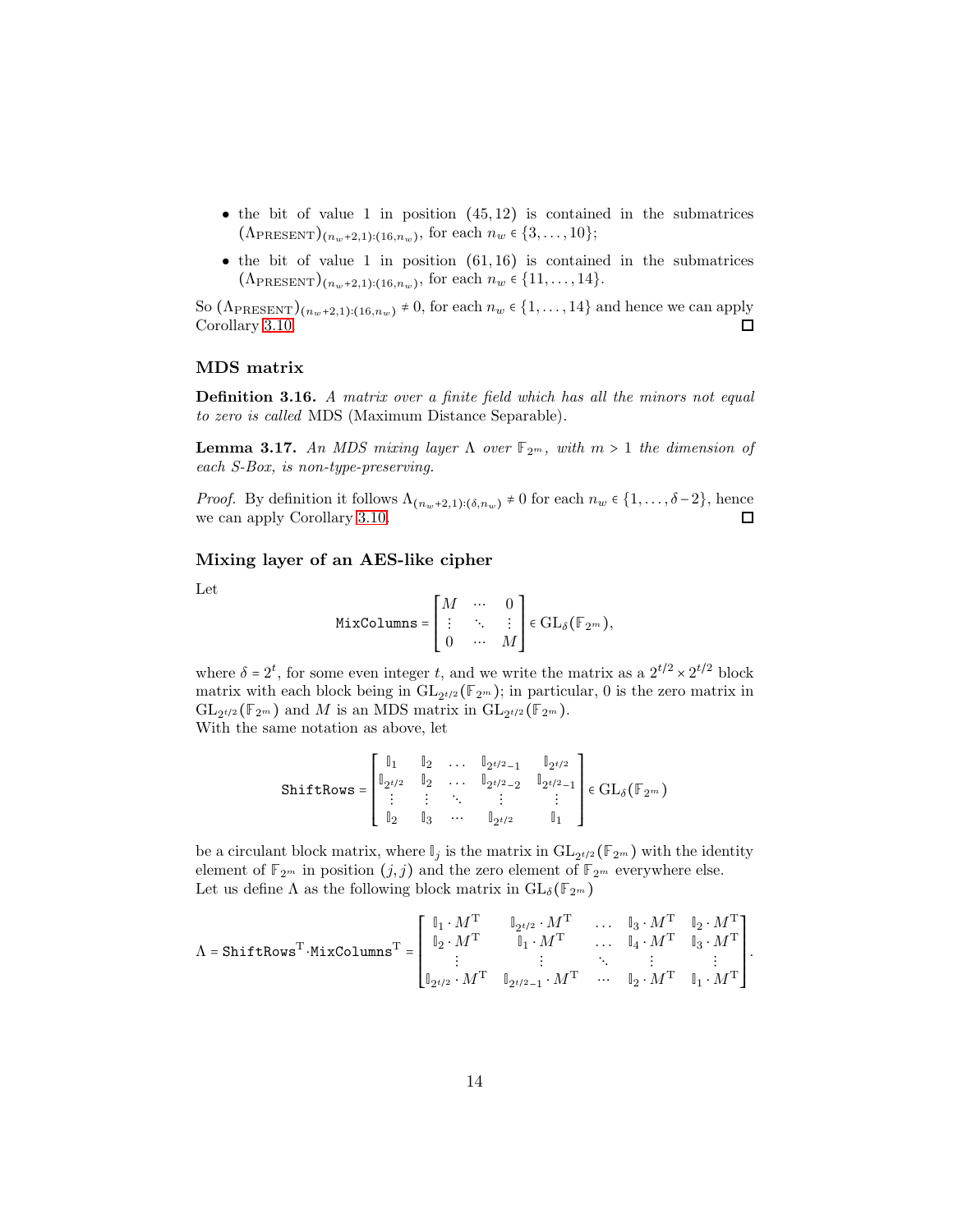Example 3.18. *In the case of* AES *we have 16 bricks of dimension* 8*, that is,*  $\delta = 16$  *and*  $m = 8$ *. Let* 

$$
\text{MixColumes}_{\text{AES}} = \begin{bmatrix} M & 0 & 0 & 0 \\ 0 & M & 0 & 0 \\ 0 & 0 & M & 0 \\ 0 & 0 & 0 & M \end{bmatrix} \in \text{GL}_{16}(\mathbb{F}_{2^8}),
$$

*where we write it as a*  $4 \times 4$  *block matrix with each block being in*  $GL_4(\mathbb{F}_{2^8})$ *; in* particular, 0 is the zero matrix in  $GL_4(\mathbb{F}_{2^8})$  and

$$
M = \begin{bmatrix} 2_x & 3_x & 1_x & 1_x \\ 1_x & 2_x & 3_x & 1_x \\ 1_x & 1_x & 2_x & 3_x \\ 3_x & 1_x & 1_x & 2_x \end{bmatrix} \in GL_4(\mathbb{F}_{2^8})
$$

*using the hexadecimal notation. With the same notation above, let*

$$
\texttt{ShiftRows}_{\text{AES}} = \begin{bmatrix} \mathbb{I}_1 & \mathbb{I}_2 & \mathbb{I}_3 & \mathbb{I}_4 \\ \mathbb{I}_4 & \mathbb{I}_1 & \mathbb{I}_2 & \mathbb{I}_3 \\ \mathbb{I}_3 & \mathbb{I}_4 & \mathbb{I}_1 & \mathbb{I}_2 \\ \mathbb{I}_2 & \mathbb{I}_3 & \mathbb{I}_4 & \mathbb{I}_1 \end{bmatrix} \in \text{GL}_{16}(\mathbb{F}_{2^8}),
$$

*where*  $\mathbb{I}_j$  *is the matrix in*  $GL_4(\mathbb{F}_{2^8})$  *with*  $\mathbb{1}_x$  *in position*  $(j, j)$  *and*  $\mathbb{0}_x$  *everywhere else. The mixing layer of* AES *is the following matrix in*  $GL_{16}(\mathbb{F}_{2^8})$ 

$$
\Lambda_{\text{AES}} = \texttt{MixColumns}_{\text{AES}} \cdot \texttt{ShiftRows}_{\text{AES}} = \begin{bmatrix} M \cdot \mathbb{I}_1 & M \cdot \mathbb{I}_2 & M \cdot \mathbb{I}_3 & M \cdot \mathbb{I}_4 \\ M \cdot \mathbb{I}_4 & M \cdot \mathbb{I}_1 & M \cdot \mathbb{I}_2 & M \cdot \mathbb{I}_3 \\ M \cdot \mathbb{I}_3 & M \cdot \mathbb{I}_4 & M \cdot \mathbb{I}_1 & M \cdot \mathbb{I}_2 \\ M \cdot \mathbb{I}_2 & M \cdot \mathbb{I}_3 & M \cdot \mathbb{I}_4 & M \cdot \mathbb{I}_1 \end{bmatrix}.
$$

<span id="page-14-0"></span>Proposition 3.19. Λ *is non-type-preserving.*

*Proof.* Since M is an MDS matrix,  $\Lambda_{\delta,1} \neq 0$ . Therefore,  $\Lambda_{(n_w+2,1):(16,n_w)} \neq 0$ , for each  $n_w \in \{1, ..., \delta-2\}$ , so we can apply Corollary 3.10. each  $n_w \in \{1, \ldots, \delta - 2\}$ , so we can apply Corollary [3.10.](#page-10-7)

Corollary 3.20. *The mixing layer of* AES *is non-type-preserving.*

*Proof.* The result directly follows from Proposition [3.19,](#page-14-0) anyway we make explicit the algebraic computations in the case of the AES cipher. In [\[15\]](#page-19-11) the authors define the mixing layer of AES using the left matrix action. Since in this paper we are using the right action, we have to consider the transpose of  $\Lambda_{\rm AES}$ 

$$
\label{eq:lambda} \text{(A}_{\text{AES}})^{\text{T}} = \begin{bmatrix} \mathbb{I}_1 \cdot M^{\text{T}} & \mathbb{I}_4 \cdot M^{\text{T}} & \mathbb{I}_3 \cdot M^{\text{T}} & \mathbb{I}_2 \cdot M^{\text{T}} \\ \mathbb{I}_2 \cdot M^{\text{T}} & \mathbb{I}_1 \cdot M^{\text{T}} & \mathbb{I}_4 \cdot M^{\text{T}} & \mathbb{I}_3 \cdot M^{\text{T}} \\ \mathbb{I}_3 \cdot M^{\text{T}} & \mathbb{I}_2 \cdot M^{\text{T}} & \mathbb{I}_1 \cdot M^{\text{T}} & \mathbb{I}_4 \cdot M^{\text{T}} \\ \mathbb{I}_4 \cdot M^{\text{T}} & \mathbb{I}_3 \cdot M^{\text{T}} & \mathbb{I}_2 \cdot M^{\text{T}} & \mathbb{I}_1 \cdot M^{\text{T}} \end{bmatrix} \in \text{GL}_{16}(\mathbb{F}_{2^8}).
$$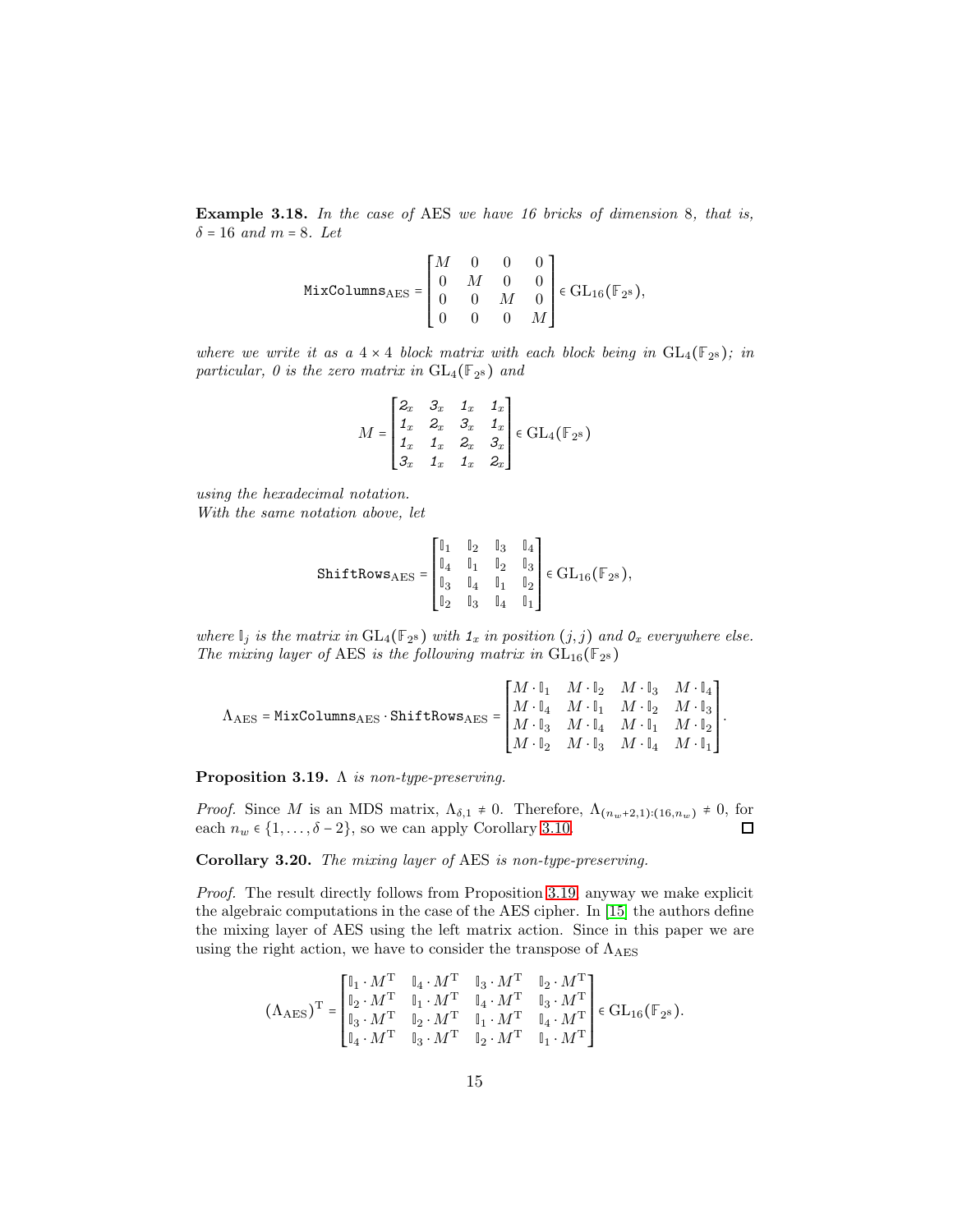Finally, we note that the coefficient  $(16,1)$  of  $(\Lambda_{\text{AES}})^{\text{T}}$  is the coefficient  $(4,1)$  of

$$
\mathbb{I}_4 \cdot M^{\rm T} = \begin{bmatrix} 0_{\rm x} & 0_{\rm x} & 0_{\rm x} & 0_{\rm x} \\ 0_{\rm x} & 0_{\rm x} & 0_{\rm x} & 0_{\rm x} \\ 0_{\rm x} & 0_{\rm x} & 0_{\rm x} & 0_{\rm x} \\ 1_{\rm x} & 1_{\rm x} & 3_{\rm x} & 2_{\rm x} \end{bmatrix}
$$

that is,  $1_x \neq 0_x$ . Hence  $(\Lambda_{\text{AES}})_{(n_w+2,1):(16,n_w)}^T \neq 0$  for each  $n_w \in \{1,\ldots,14\}$ , so we can apply Corollary [3.10.](#page-10-7)

#### Mixing layer of GPig2

The GPig2 mixing layer (see [\[22\]](#page-20-4)) is non-type-preserving. Indeed, it corresponds to the matrix



where  $(\Lambda_{GPig2})_{(3,1):(4,1)} \neq 0$  and  $(\Lambda_{GPig2})_{(4,1):(4,2)} \neq 0$ , so we can apply Corollary [3.10.](#page-10-7)

# <span id="page-15-0"></span>4 Applications

We consider an SPNmod cipher with non-type-preserving mixing layer and we prove, under some assumptions, that the group generated by its round functions is primitive. Similarly, we generalize a GOST-like cipher using a non-type-preserving mixing layer, and thus we obtain the same result under the only hypothesis on the invertibility of the S-Boxes.

#### 4.1 Primitivity of an SPNmod cipher

In this section we prove that an SPNmod cipher with invertible S-Boxes and nontype-preserving mixing layer is primitive.

Let

$$
V = V_1 \times V_2 \times \ldots \times V_{\delta}
$$

and, for  $1 \leq j \leq \delta$ ,  $\dim(V_j) = m$ .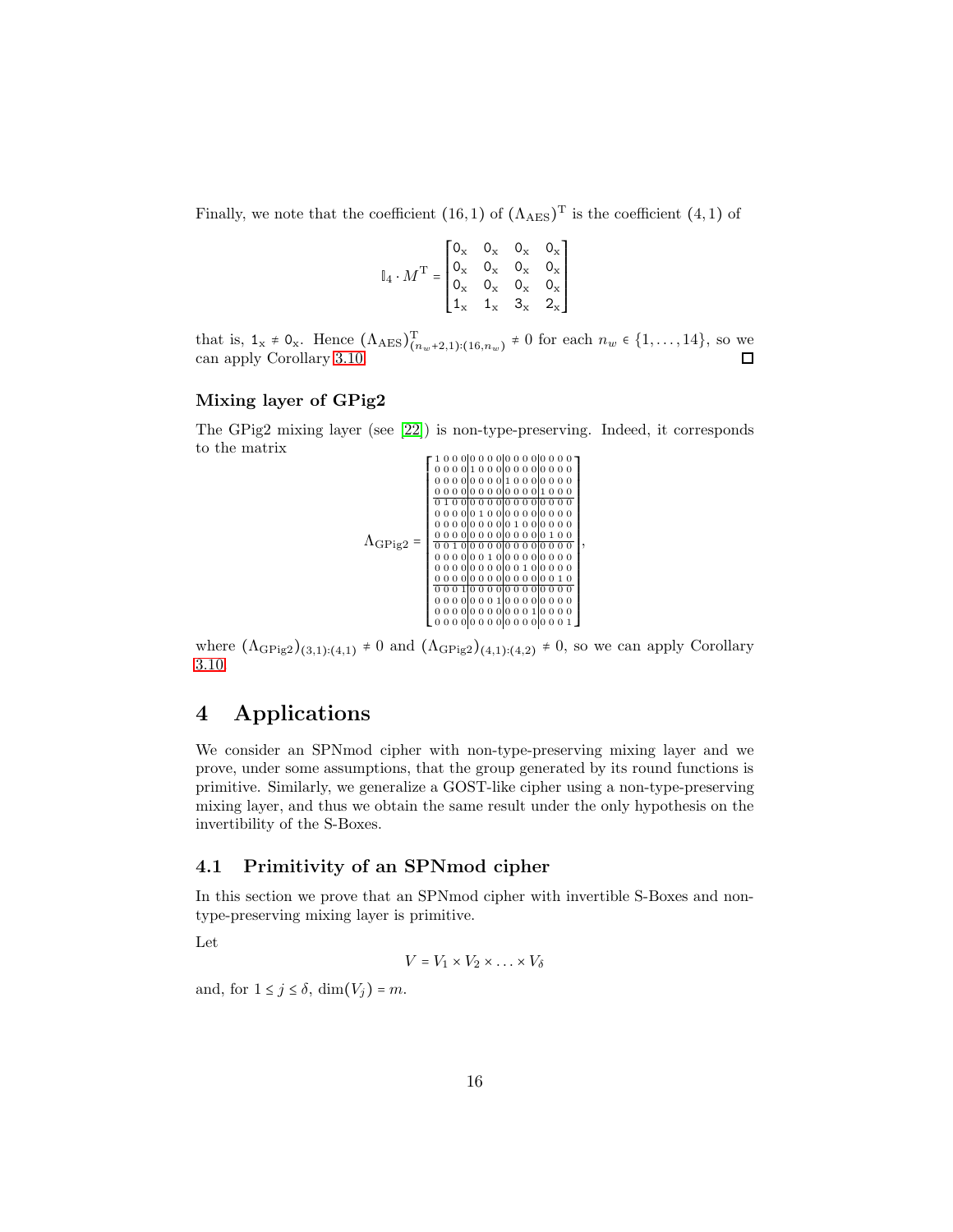<span id="page-16-0"></span>**Theorem 4.1.** Let  $C$  be an SPN mod cipher acting on the plaintext space  $V$ , in *which a round function has the form*

$$
\varepsilon_k = \gamma \lambda \sigma_k,
$$

*for the round key*  $k \in V$ *, where* 

•  $\gamma \in \text{Sym}(V)$  *is a non-linear permutation which acts in parallel way on each*  $V_j$ *, i.e.*  $\gamma$  *is the parallel S-Box* 

$$
(x_1,x_2,\ldots,x_n)\gamma=\left((x_1,\ldots,x_m)\gamma_1,\ldots,(x_{m(\delta-1)+1},\ldots,x_n)\gamma_\delta\right),
$$

*where*  $\gamma_i \in \text{Sym}(V_i)$  *and*  $0\gamma_i \neq 0$ *.* 

- $\lambda \in \text{Sym}(V)$  *is a non-type-preserving mixing layer.*
- $\sigma_k \in \text{Sym}(V)$  *is the*  $\text{E-}$ *translation of* V *by* k*, i.e.*  $v\sigma_k = v \text{E } k$ *, for any*  $v \in V$ *.*

*Then*  $\Gamma_{\infty} = \Gamma_{\infty}(\mathcal{C})$  *is primitive.* 

*Proof.* Recall that  $\rho^{\text{def}} \gamma \lambda$  and that by Lemma [2.6](#page-5-1) we have  $\Gamma_{\infty} = \langle \mathcal{T}, \rho \rangle$  . In order to prove that  $\Gamma_{\infty}$  is primitive, according to Lemma [2.8,](#page-5-2) we have to show that there are no non-trivial proper subgroup D of  $(V, \mathbb{E})$  and  $v \in V$  such that

$$
D\rho = v \boxplus D.
$$

Since  $0 \in D$ , we can take  $v = 0\rho$ , hence it is enough to prove that if  $D \neq \{0\}$  is a proper subgroup of  $\mathbb{Z}_{2^n}$ , then  $D\rho \neq 0 \rho \boxplus D$ . Clearly, an invertible parallel S-Box maps any set having a type to another set having the same type, since each S-box is a bijection. Hence D and  $D\gamma$  share the same type and, by Lemma [2.11,](#page-6-2) this is the same type as  $0 \rho \boxplus D$ . Therefore  $0 \rho \boxplus D$  cannot be equal to  $D \rho$  if we prove that, for any non-trivial proper subgroup D of  $\mathbb{Z}_{2^n}$ ,  $D\gamma$  and  $D\rho = (D\gamma)\lambda$  have different types. Finally, the latter statement follows from Theorem [3.3,](#page-8-9) since by hypothesis  $\Box$  $\lambda$  is non-type-preserving.

Remark 4.2. *The cipher GPig2 [\[22\]](#page-20-4) is an example of SPNmod cipher satisfying the hypothesis of Theorem [4.1](#page-16-0) and so the group generated by its round functions is primitive.*

### <span id="page-16-1"></span>4.2 Generalization of the mixing layer of a GOST-like cipher and primitivity

In this section, we use a known structure of a block cipher to give an example of a cipher that is primitive if a non-type-preserving mixing layer is used. In particular, we consider a GOST-like cipher, defined in [\[5\]](#page-18-2), with a generalized mixing layer using any non-type-preserving matrix instead of a rotation. Then we prove that the group generated by the round functions is primitive if the S-Boxes are invertible.

We give the definition of a *generalized GOST-like cipher* and of the corresponding group generated by the round functions, arranging the definition of a GOST-like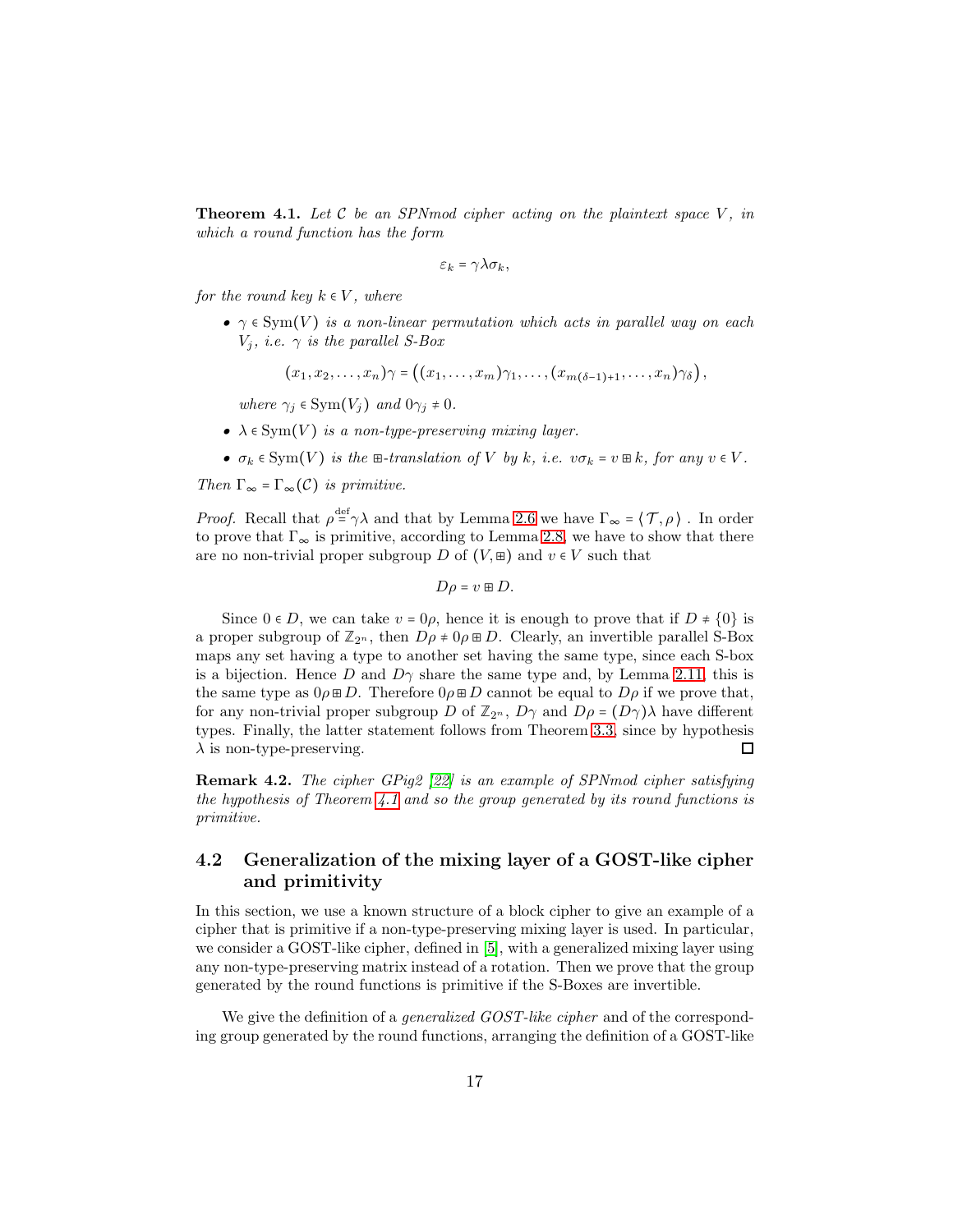cipher given in [\[5\]](#page-18-2) by substituting the rotation by  $m \leq s \leq m(\delta - 1)$  with any nontype-preserving mixing layer.

The plaintext space is  $V = V^1 \times V^2$ , where  $V^1, V^2$  are two copies of  $\mathbb{F}_2^n$ , and the key space  $K$  is another copy of  $\mathbb{F}_2^n$ . Clearly V inherits both group structures componentwise from  $V^1, V^2$ .

Let us consider

•  $V^i$ , for  $i = 1, 2$ , as the Cartesian product

$$
V^i = V_1^i \times \dots \times V_\delta^i \tag{7}
$$

of  $\delta > 1$  spaces  $V_j^i$ , all of the same dimension  $m > 1$ ;

- a non-linear map (parallel S-Box) $\gamma \in \mathrm{Sym}(V^i)$  which acts in parallel way on each  $V_j^i$ , where  $\gamma_j \in \text{Sym}(V_j^i)$  and  $0\gamma_j \neq 0$ ;
- a non-type-preserving linear map  $\lambda \in \text{Sym}(V^i)$ ;
- $\rho^{\text{def}} \gamma \lambda \in \text{Sym}(V^i)$ .

For  $(k_1, k_2) \in V = V^1 \times V^2$ , consider the  $\mathbb{H}$ -translation on V by  $(k_1, k_2)$ 

$$
\sigma_{(k_1,k_2)}: V^1 \times V^2 \longrightarrow V^1 \times V^2
$$
  

$$
(x_1,x_2) \longrightarrow (x_1 \boxplus k_1, x_2 \boxplus k_2).
$$

We now introduce a formal  $2n \times 2n$  matrix, which implements the Feistel structure,

$$
\mathcal{P} = \begin{bmatrix} 0 & 1 \\ 1 & \rho \end{bmatrix},\tag{8}
$$

where 0 and 1 are  $n \times n$  matrices. This acts (on the right) on  $(x_1, x_2) \in V = V^1 \times V^2$ by

$$
(x_1, x_2)\mathcal{P} = (x_2, x_1 \oplus x_2 \rho). \tag{9}
$$

We are ready to define a round function of a *generalized GOST-like cipher*. Let  $\mathcal{H} = \mathcal{K} \times \mathcal{K} = V$  be the key space, a round takes the form

$$
\sigma_k \, \mathcal{P} \, \sigma_h, \tag{10}
$$

with  $k, h \in \mathcal{H}$ .

The corresponding group generated by the round functions will thus be

$$
\Gamma_{\infty} = \langle \sigma_k \mathcal{P} \, \sigma_h : k, h \in \mathcal{H} \rangle.
$$

<span id="page-17-0"></span>Theorem 4.3. *Let* C *be a generalized GOST-like cipher as defined above. If the parallel S-Box*  $\gamma$  *is a permutation of*  $V^i$ *, in other words*  $\gamma \in \text{Sym}(V^i)$ *, then*  $\Gamma_{\infty}(\mathcal{C})$ *is primitive.*

*Proof.* The proof is the same as the one given in Section 4 of [\[5\]](#page-18-2), which uses the Goursat's Lemma [\[18\]](#page-19-14), until the case  $D\rho = 0 \rho \boxplus D$  with D a non-trivial proper subgroup of  $\mathbb{Z}_{2^n}$  is reached. Finally, for this case we can proceed as done in the proof of Theorem [4.1](#page-16-0) and apply Theorem [3.3.](#page-8-9) 口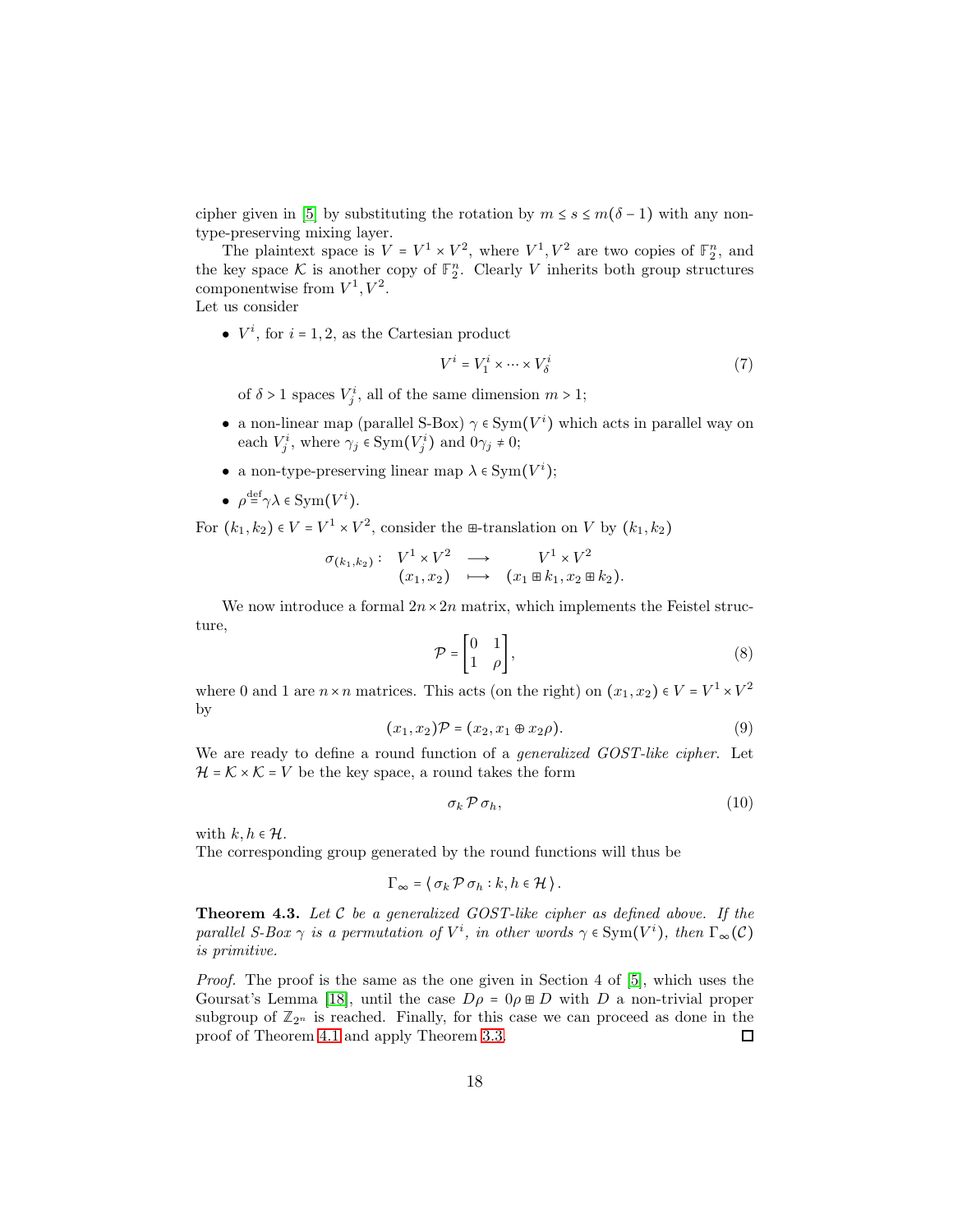# 5 Conclusions and open problems

A key feature of a block cipher is the ability of resisting against known attacks, such as differential, linear and algebraic attacks. In this work we focus on the imprimitivity attack proposed in [\[23\]](#page-20-5); we approached this problem in the case of block ciphers with addition  $mod 2<sup>n</sup>$  as key mixing function. Our main result is the characterization of binary matrices (associated to mixing layers) accordingly to the newly introduced property of being *type-preserving*. Then, we show how non-typepreserving matrices assure resistance against imprimitivity attacks (see Theorems [4.1](#page-16-0) and [4.3\)](#page-17-0).

The study of primitivity in block ciphers is dependent on the key mixing function. Therefore, it could be interesting to adapt the definition of non-type-preserving mixing layer to other actions of the key. Future directions will be the analyses of n-bits block ciphers whose key mixing function is the addition mod  $2^m$ , acting in parallel on disjoint subsets of  $m|n$  bits of the state. We remark that the case  $m = n$ is the topic of this work, while the case  $m = 1$  implies that the key mixing function is the addition mod 2 between the key and the state, hence it is already discussed in [\[13\]](#page-19-9).

A further work will be to design an instance of the generalized GOST-like cipher, presented in Section [4.2,](#page-16-1) by choosing a non-type-preserving mixing layer, a parallel S-Box and a key-schedule and then to make a more detailed analysis of its security, including the study of classical statistical attacks. This approach could indeed give new insights on ciphers using addition  $mod 2<sup>n</sup>$  as key mixing function.

**Acknowledgment** The authors are grateful to the anonymous referees for their insightful comments and suggestions.

### <span id="page-18-3"></span>References

- [1] R. J. Anderson, E. Biham, and L. R. Knudsen, *SERPENT: A new block cipher proposal*, Fast Software Encryption, 222–238, Lecture Notes in Comput. Sci. 1372, Springer, Berlin (1998).
- <span id="page-18-4"></span>[2] K. Aoki, et al. *Camellia: A 128-bit block cipher suitable for multiple platformsdesign and analysis*, Selected Areas in Cryptography. 39–56, Lecture Notes in Comput. Sci., 2012, Springer, Berlin (2000).
- <span id="page-18-0"></span>[3] R. Aragona, M. Calderini, A. Tortora, and M. Tota, *On the primitivity of PRESENT and other lightweight ciphers*, Journal of Algebra and Its Applications, 17 (2017), no. 6, 1850115 (16 pages).
- <span id="page-18-1"></span>[4] R. Aragona, A. Caranti, F. Dalla Volta, and M. Sala, *On the group generated by the round functions of translation based ciphers over arbitrary fields*, Finite Fields Appl. 25 (2014), 293–305.
- <span id="page-18-2"></span>[5] R. Aragona, A. Caranti, and M. Sala, *The group generated by the round functions of a GOST-like cipher*, Ann. Mat. Pura Appl., 196 (2016), no. 1, 1–17.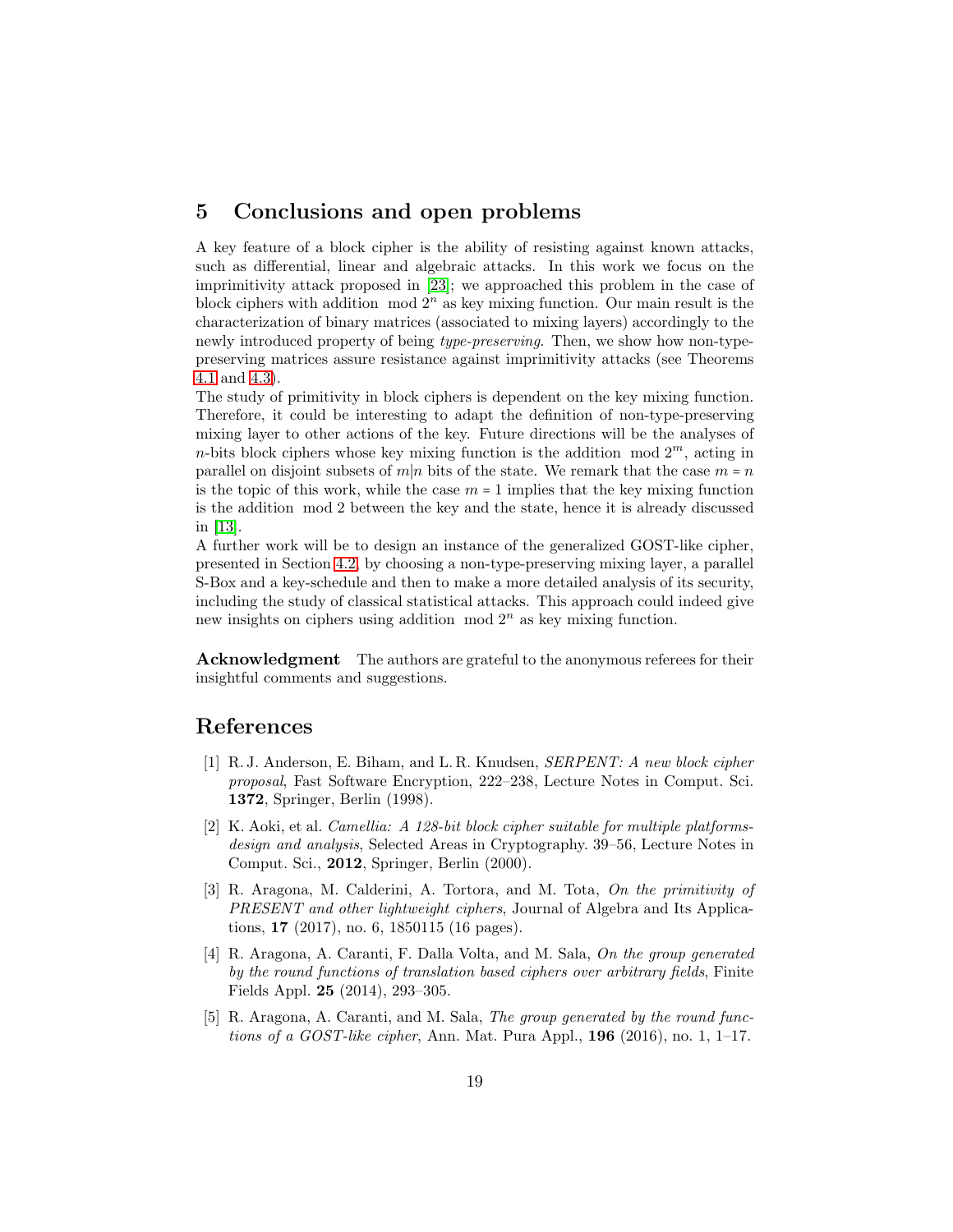- <span id="page-19-13"></span>[6] A. Bannier, N. Bodin, and E. Filiol, *Partition-Based Trapdoor Ciphers*, IACR Cryptology ePrint Archive, Report 2016/493 (2016); available at <http://eprint.iacr.org/2016/493>.
- <span id="page-19-10"></span>[7] A. Bogdanov et al., *PRESENT: An ultra-lightweight block cipher*, CHES '07, 450–466, Lecture Notes in Comput. Sci. 4727, Springer, Berlin (2007).
- <span id="page-19-0"></span>[8] C. Burwick, et al. *MARS-a candidate cipher for AES*, NIST AES Proposal 268 (1998).
- <span id="page-19-7"></span>[9] M. Calderini, *A note on some algebraic trapdoors for block ciphers*, Adv. Math. Commun. 12 (2018), no. 3, 515–524.
- <span id="page-19-12"></span><span id="page-19-6"></span>[10] M. Calderini, and M. Sala *Elementary abelian regular subgroups as hidden sums for cryptographic trapdoors*, preprint, [arXiv:1702.00581](http://arxiv.org/abs/1702.00581) [math.GR] (2017).
- [11] P. J. Cameron, *Permutation groups*, London Mathematical Society Student Texts 45, Cambridge University Press, Cambridge (1999).
- <span id="page-19-8"></span>[12] A. Caranti, F. Dalla Volta, and M. Sala, *An application of the O'Nan-Scott theorem to the group generated by the round functions of an AES-like cipher*, Des. Codes Cryptogr. 52 (2009), no. 3, 293–301.
- <span id="page-19-9"></span>[13] A. Caranti, F. Dalla Volta, and M. Sala, *On some block ciphers and imprimitive groups*, Appl. Algebra Engrg. Comm. Comput. 20 (2009), no. 5-6, 339–350.
- <span id="page-19-4"></span>[14] D. Coppersmith and E. Grossman, *Generators for certain alternating groups with applications to cryptography*, SIAM J. Appl. Math. 29 (1975), no. 4, 624–  $627$  .
- <span id="page-19-11"></span>[15] J. Daemen and V. Rijmen, *The design of Rijndael: AES – the Advanced Encryption Standard*, Information Security and Cryptography, Springer-Verlag, Berlin (2002).
- <span id="page-19-3"></span>[16] S. M. Dehnavi, A. M. Rishakani, M. M. Shamsabad, H. Maimani, E. Pasha, *Cryptographic Properties of Addition Modulo* 2 n . IACR Cryptology ePrint Archive 181 (2016).
- <span id="page-19-1"></span>[17] V. Dolmatov, *GOST 2814789: encryption, decryption, and message authentication code (MAC) algorithms*, Technical report (2010), <http://tools.ietf.org/html/rfc5830>.
- <span id="page-19-14"></span>[18] E. Goursat, *Sur les substitutions orthogonales et les divisions r´eguli`eres de l'espace*, Ann. Sci. Ecole Norm. Sup. 3(6) (1889), 9–102.
- <span id="page-19-5"></span>[19] Jr. B. S. Kaliski, R. L. Rivest, and A. T. Sherman, *Is the Data Encryption Standard a group? (Results of cycling experiments on DES)*, J. Cryptology 1 (1988), no. 1, 3–36.
- <span id="page-19-2"></span>[20] O. Kazymyrov, R. Oliynykov, H. Raddum, *Influence of addition modulo* 2 n *on algebraic attacks*, Cryptogr. Commun. 8 (2016), no. 2, 277–289.